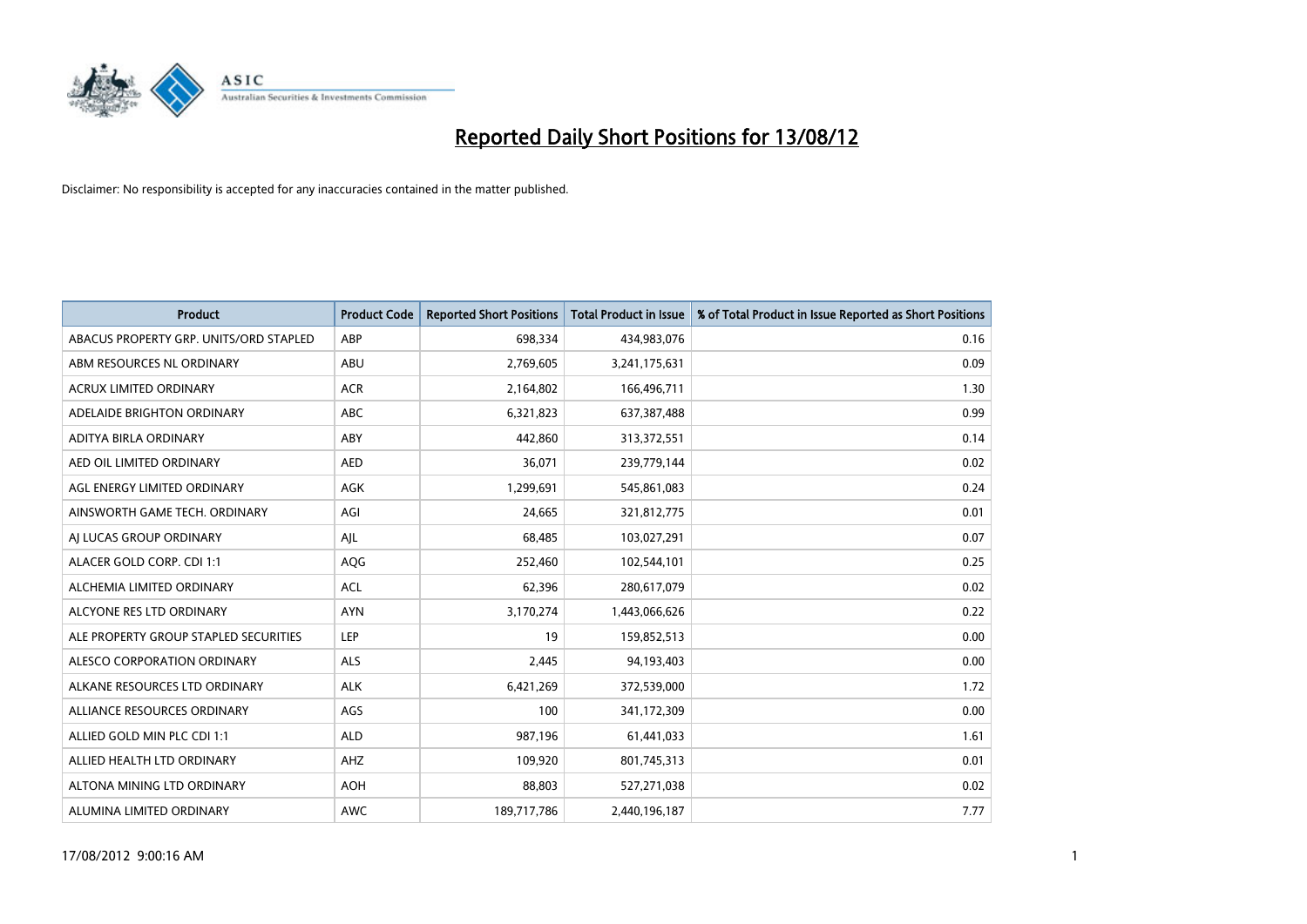

| <b>Product</b>                          | <b>Product Code</b> | <b>Reported Short Positions</b> | <b>Total Product in Issue</b> | % of Total Product in Issue Reported as Short Positions |
|-----------------------------------------|---------------------|---------------------------------|-------------------------------|---------------------------------------------------------|
| AMCOR LIMITED ORDINARY                  | <b>AMC</b>          | 3,316,638                       | 1,206,684,923                 | 0.27                                                    |
| AMP CAPITAL CHINA ORDINARY UNITS        | <b>AGF</b>          | 30,691                          | 355,699,116                   | 0.01                                                    |
| AMP LIMITED ORDINARY                    | AMP                 | 8,209,917                       | 2,894,931,180                 | 0.28                                                    |
| AMPELLA MINING ORDINARY                 | <b>AMX</b>          | 5,097,043                       | 246,800,493                   | 2.07                                                    |
| ANGLOGOLD ASHANTI CDI 5:1               | AGG                 |                                 | 89,207,765                    | 0.00                                                    |
| ANSELL LIMITED ORDINARY                 | <b>ANN</b>          | 4,680,162                       | 130,656,668                   | 3.58                                                    |
| ANTARES ENERGY LTD ORDINARY             | <b>AZZ</b>          | 387,903                         | 258,000,000                   | 0.15                                                    |
| ANZ BANKING GRP LTD ORDINARY            | ANZ                 | 9,399,975                       | 2,715,981,237                 | 0.35                                                    |
| APA GROUP STAPLED SECURITIES            | APA                 | 11,091,443                      | 644,485,583                   | 1.72                                                    |
| APN NEWS & MEDIA ORDINARY               | <b>APN</b>          | 19,497,846                      | 649,010,756                   | 3.00                                                    |
| AQUARIUS PLATINUM. ORDINARY             | <b>AOP</b>          | 9,568,311                       | 470,312,578                   | 2.03                                                    |
| AQUILA RESOURCES ORDINARY               | <b>AQA</b>          | 6,558,432                       | 411,804,442                   | 1.59                                                    |
| ARAFURA RESOURCE LTD ORDINARY           | <b>ARU</b>          | 5,187,752                       | 396,004,144                   | 1.31                                                    |
| ARB CORPORATION ORDINARY                | <b>ARP</b>          | 11,577                          | 72,481,302                    | 0.02                                                    |
| ARDENT LEISURE GROUP STAPLED SECURITIES | AAD                 | 664,825                         | 334,209,401                   | 0.20                                                    |
| ARGO INVESTMENTS ORDINARY               | <b>ARG</b>          | 190                             | 625,946,521                   | 0.00                                                    |
| ARISTOCRAT LEISURE ORDINARY             | <b>ALL</b>          | 19,261,772                      | 550,502,889                   | 3.50                                                    |
| ARRIUM LTD ORDINARY                     | ARI                 | 29,496,644                      | 1,345,665,626                 | 2.19                                                    |
| ASCIANO LIMITED ORDINARY                | <b>AIO</b>          | 5,848,092                       | 975,385,664                   | 0.60                                                    |
| ASG GROUP LIMITED ORDINARY              | ASZ                 | 1,030,300                       | 172,152,079                   | 0.60                                                    |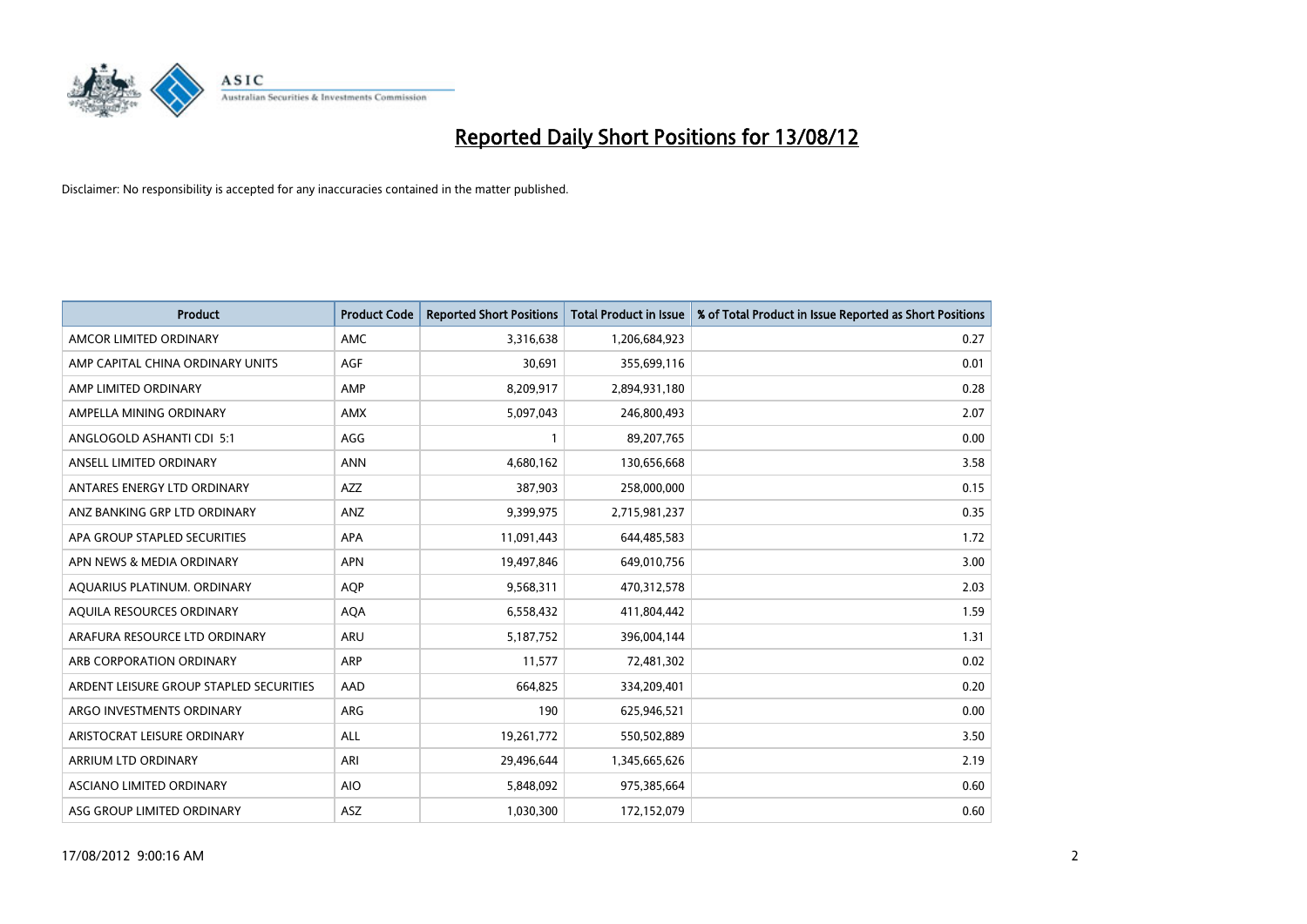

| <b>Product</b>                          | <b>Product Code</b> | <b>Reported Short Positions</b> | <b>Total Product in Issue</b> | % of Total Product in Issue Reported as Short Positions |
|-----------------------------------------|---------------------|---------------------------------|-------------------------------|---------------------------------------------------------|
| ASPEN GROUP ORD/UNITS STAPLED           | <b>APZ</b>          | 56,493                          | 600,507,326                   | 0.01                                                    |
| ASPIRE MINING LTD ORDINARY              | <b>AKM</b>          | 269,379                         | 620,594,556                   | 0.04                                                    |
| ASTRO JAP PROP GROUP STAPLED SECURITIES | AJA                 | 2,526                           | 58,445,002                    | 0.00                                                    |
| ASX LIMITED ORDINARY                    | <b>ASX</b>          | 3,799,735                       | 175,136,729                   | 2.17                                                    |
| ATLAS IRON LIMITED ORDINARY             | AGO                 | 7,834,760                       | 904,580,993                   | 0.87                                                    |
| <b>AURORA OIL &amp; GAS ORDINARY</b>    | <b>AUT</b>          | 7,421,814                       | 446,595,778                   | 1.66                                                    |
| AUSDRILL LIMITED ORDINARY               | <b>ASL</b>          | 1,569,294                       | 304,397,289                   | 0.52                                                    |
| AUSENCO LIMITED ORDINARY                | AAX                 | 452,340                         | 123,872,665                   | 0.37                                                    |
| AUSGOLD LIMITED ORDINARY                | <b>AUC</b>          | 50,000                          | 130,725,373                   | 0.04                                                    |
| <b>AUSTAL LIMITED ORDINARY</b>          | ASB                 | 191,251                         | 188,193,007                   | 0.10                                                    |
| AUSTIN ENGINEERING ORDINARY             | <b>ANG</b>          | 16,604                          | 72,314,403                    | 0.02                                                    |
| AUSTRALAND PROPERTY STAPLED SECURITY    | <b>ALZ</b>          | 424,806                         | 576,846,597                   | 0.07                                                    |
| AUSTRALIAN AGRICULT, ORDINARY           | <b>AAC</b>          | 427,852                         | 312,905,085                   | 0.14                                                    |
| AUSTRALIAN INFRASTR, UNITS/ORDINARY     | <b>AIX</b>          | 11,139,860                      | 620,733,944                   | 1.79                                                    |
| AUSTRALIAN PHARM. ORDINARY              | API                 | 172,087                         | 488,115,883                   | 0.04                                                    |
| AVIENNINGS LIMITED ORDINARY             | AVI                 | 595,801                         | 274,588,694                   | 0.22                                                    |
| AWE LIMITED ORDINARY                    | <b>AWE</b>          | 3,506,991                       | 521,871,941                   | 0.67                                                    |
| AZIMUTH RES LTD ORDINARY                | <b>AZH</b>          | 1,122,177                       | 418,661,161                   | 0.27                                                    |
| AZUMAH RESOURCES ORDINARY               | <b>AZM</b>          | 500,000                         | 333,714,096                   | 0.15                                                    |
| <b>BANDANNA ENERGY ORDINARY</b>         | <b>BND</b>          | 4,150,839                       | 528,481,199                   | 0.79                                                    |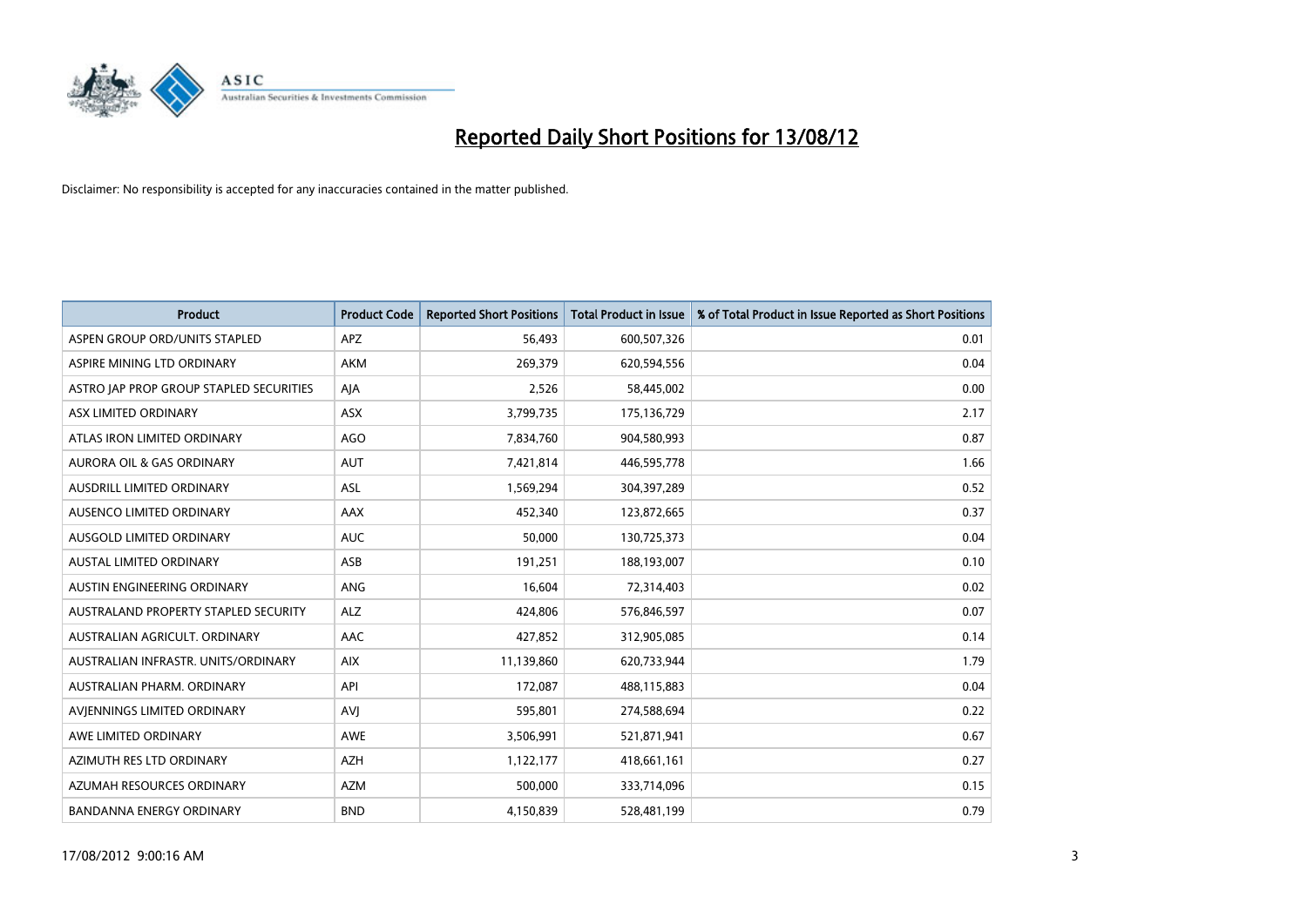

| <b>Product</b>                       | <b>Product Code</b> | <b>Reported Short Positions</b> | <b>Total Product in Issue</b> | % of Total Product in Issue Reported as Short Positions |
|--------------------------------------|---------------------|---------------------------------|-------------------------------|---------------------------------------------------------|
| BANK OF QUEENSLAND. ORDINARY         | <b>BOQ</b>          | 12,239,696                      | 308,797,224                   | 3.96                                                    |
| <b>BASE RES LIMITED ORDINARY</b>     | <b>BSE</b>          | 641,565                         | 460,440,029                   | 0.14                                                    |
| <b>BATHURST RESOURCES ORDINARY</b>   | <b>BTU</b>          | 39,268,135                      | 696,747,997                   | 5.64                                                    |
| <b>BC IRON LIMITED ORDINARY</b>      | <b>BCI</b>          | 3,159                           | 103,861,000                   | 0.00                                                    |
| BEACH ENERGY LIMITED ORDINARY        | <b>BPT</b>          | 17,736,959                      | 1,255,464,157                 | 1.41                                                    |
| BEADELL RESOURCE LTD ORDINARY        | <b>BDR</b>          | 13,559,301                      | 719,704,752                   | 1.88                                                    |
| BENDIGO AND ADELAIDE ORDINARY        | <b>BEN</b>          | 9,738,460                       | 396,663,707                   | 2.46                                                    |
| BENITEC BIOPHARMA ORDINARY           | <b>BLT</b>          | 75,000                          | 970,628,529                   | 0.01                                                    |
| BERKELEY RESOURCES ORDINARY          | <b>BKY</b>          | 372,245                         | 179,298,273                   | 0.21                                                    |
| BETASHARES ASX RES ETF UNITS         | <b>ORE</b>          | 72,701                          | 6,120,745                     | 1.19                                                    |
| BETASHARES AUST BEAR ETF UNITS       | <b>BEAR</b>         |                                 | 334,441                       | 0.00                                                    |
| <b>BHP BILLITON LIMITED ORDINARY</b> | <b>BHP</b>          | 5,513,532                       | 3,211,691,105                 | 0.17                                                    |
| <b>BILLABONG ORDINARY</b>            | <b>BBG</b>          | 6,667,064                       | 478,944,292                   | 1.39                                                    |
| <b>BIOTA HOLDINGS ORDINARY</b>       | <b>BTA</b>          | 639,981                         | 182,350,316                   | 0.35                                                    |
| <b>BLACKTHORN RESOURCES ORDINARY</b> | <b>BTR</b>          | 214,484                         | 154,839,537                   | 0.14                                                    |
| <b>BLUESCOPE STEEL LTD ORDINARY</b>  | <b>BSL</b>          | 41,121,152                      | 3,349,185,247                 | 1.23                                                    |
| <b>BOART LONGYEAR ORDINARY</b>       | <b>BLY</b>          | 2,419,915                       | 461,163,412                   | 0.52                                                    |
| <b>BOOM LOGISTICS ORDINARY</b>       | <b>BOL</b>          | 626                             | 468,663,585                   | 0.00                                                    |
| <b>BORAL LIMITED, ORDINARY</b>       | <b>BLD</b>          | 46,753,777                      | 758,572,140                   | 6.16                                                    |
| <b>BRADKEN LIMITED ORDINARY</b>      | <b>BKN</b>          | 3,832,034                       | 168,629,376                   | 2.27                                                    |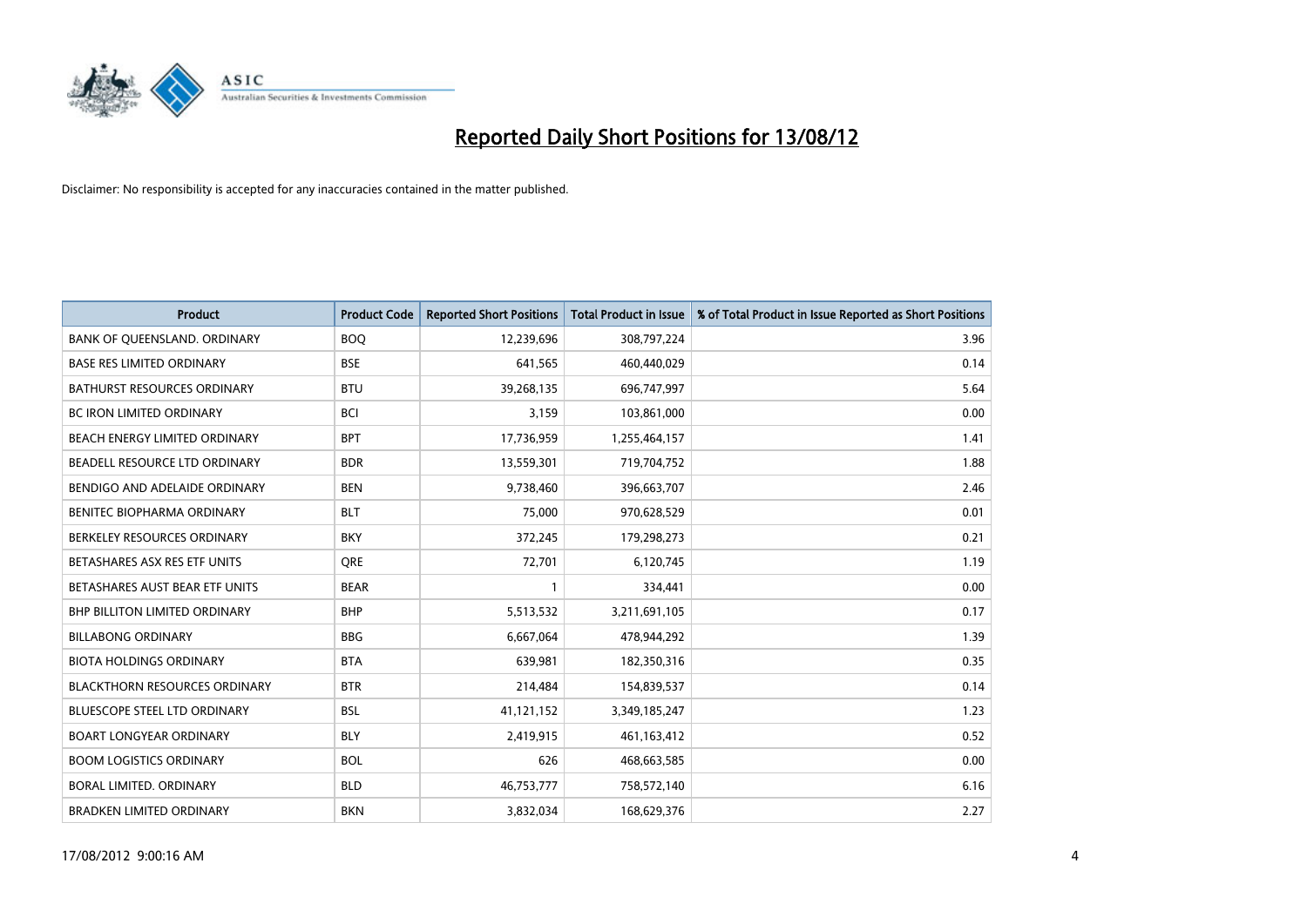

| <b>Product</b>                          | <b>Product Code</b> | <b>Reported Short Positions</b> | <b>Total Product in Issue</b> | % of Total Product in Issue Reported as Short Positions |
|-----------------------------------------|---------------------|---------------------------------|-------------------------------|---------------------------------------------------------|
| <b>BRAMBLES LIMITED ORDINARY</b>        | <b>BXB</b>          | 5,757,276                       | 1,555,169,862                 | 0.37                                                    |
| BREVILLE GROUP LTD ORDINARY             | <b>BRG</b>          | 111,138                         | 130,095,322                   | 0.09                                                    |
| <b>BRICKWORKS LIMITED ORDINARY</b>      | <b>BKW</b>          | 11,374                          | 147,567,333                   | 0.01                                                    |
| BT INVESTMENT MNGMNT ORDINARY           | <b>BTT</b>          | 223,220                         | 267,906,977                   | 0.08                                                    |
| <b>BUCCANEER ENERGY LTD ORDINARY</b>    | <b>BCC</b>          | 3,259,474                       | 1,133,975,491                 | 0.29                                                    |
| <b>BURU ENERGY ORDINARY</b>             | <b>BRU</b>          | 10,494,469                      | 251,032,144                   | 4.18                                                    |
| <b>BWP TRUST ORDINARY UNITS</b>         | <b>BWP</b>          | 1,773,698                       | 525,255,093                   | 0.34                                                    |
| CABCHARGE AUSTRALIA ORDINARY            | CAB                 | 2,265,041                       | 120,430,683                   | 1.88                                                    |
| CALIBRE GROUP LTD ORDINARY              | <b>CGH</b>          | 11,868                          | 293,192,506                   | 0.00                                                    |
| CALTEX AUSTRALIA ORDINARY               | <b>CTX</b>          | 4,903,976                       | 270,000,000                   | 1.82                                                    |
| CAMPBELL BROTHERS DEFERRED SETTLEMENT   | <b>CPBDA</b>        | 7,011,393                       | 337,517,055                   | 2.08                                                    |
| CAPE LAMBERT RES LTD ORDINARY           | <b>CFE</b>          | 333,933                         | 689,108,792                   | 0.05                                                    |
| CARABELLA RES LTD ORDINARY              | <b>CLR</b>          | 258,967                         | 133,642,797                   | 0.19                                                    |
| <b>CARBON ENERGY ORDINARY</b>           | <b>CNX</b>          | 48,071                          | 773,999,771                   | 0.01                                                    |
| <b>CARDNO LIMITED ORDINARY</b>          | CD <sub>D</sub>     | 715,156                         | 138,506,406                   | 0.52                                                    |
| <b>CARINDALE PROPERTY UNIT</b>          | <b>CDP</b>          | 2,942                           | 70,000,000                    | 0.00                                                    |
| CARNARVON PETROLEUM ORDINARY            | <b>CVN</b>          | 57,267                          | 694,644,634                   | 0.01                                                    |
| CARSALES.COM LTD ORDINARY               | CRZ                 | 22,023,408                      | 233,689,223                   | 9.42                                                    |
| CENTRO RETAIL AUST ORD/UNIT STAPLED SEC | <b>CRF</b>          | 29,186,840                      | 1,427,391,696                 | 2.04                                                    |
| <b>CERAMIC FUEL CELLS ORDINARY</b>      | <b>CFU</b>          | 5.462                           | 1,366,298,863                 | 0.00                                                    |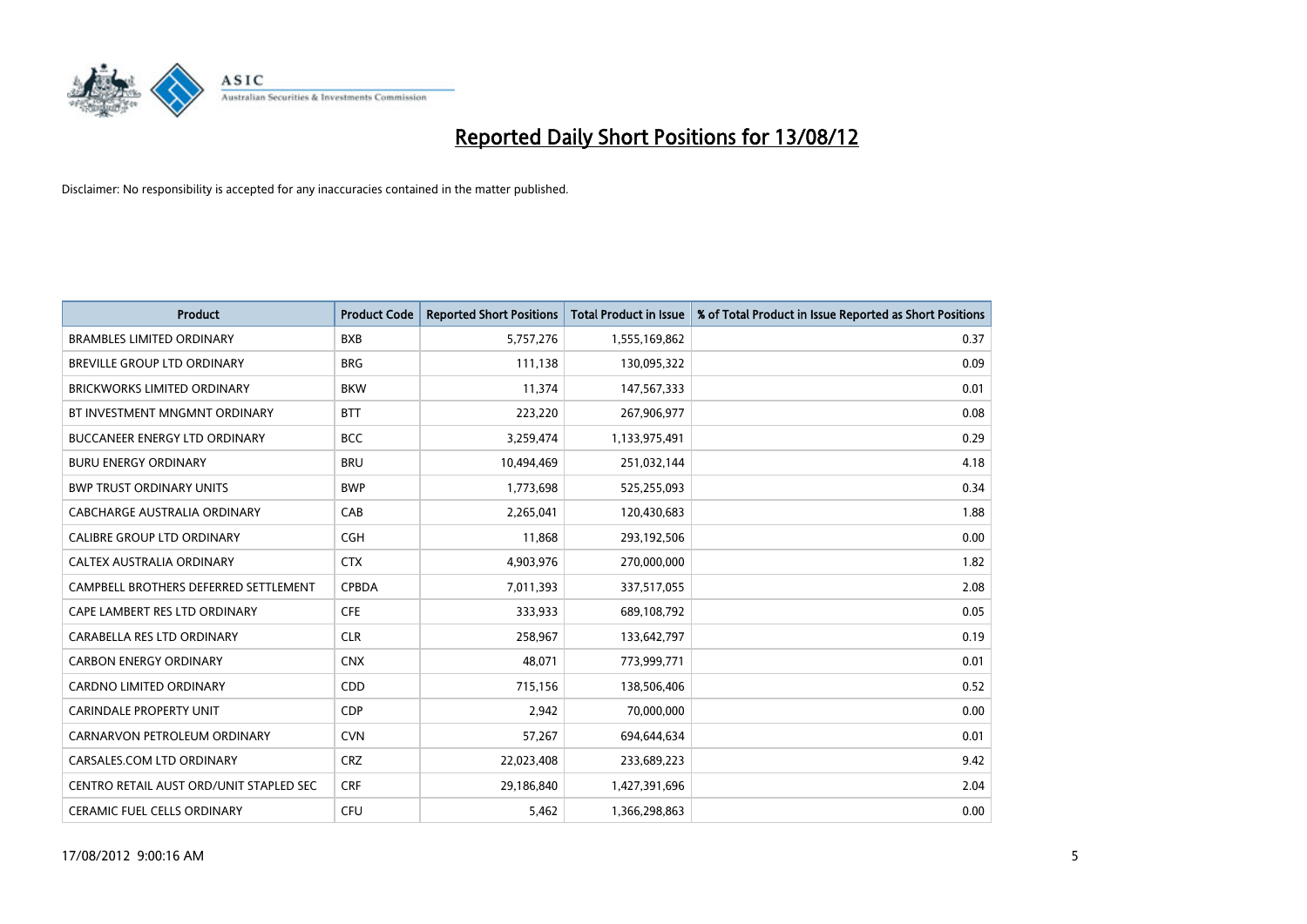

| <b>Product</b>                           | <b>Product Code</b> | <b>Reported Short Positions</b> | <b>Total Product in Issue</b> | % of Total Product in Issue Reported as Short Positions |
|------------------------------------------|---------------------|---------------------------------|-------------------------------|---------------------------------------------------------|
| CFS RETAIL TRUST GRP STAPLED SECURITIES  | <b>CFX</b>          | 47,917,440                      | 2,828,495,659                 | 1.69                                                    |
| CGA MINING LIMITED ORDINARY              | <b>CGX</b>          | 100,347                         | 337,775,726                   | 0.03                                                    |
| <b>CHALLENGER DIV.PRO. STAPLED UNITS</b> | <b>CDI</b>          | 484,150                         | 856,403,199                   | 0.06                                                    |
| CHALLENGER INFRAST. STAPLED UNITS        | <b>CIF</b>          | 464,202                         | 316,223,785                   | 0.15                                                    |
| <b>CHALLENGER LIMITED ORDINARY</b>       | <b>CGF</b>          | 9,535,826                       | 544,652,710                   | 1.75                                                    |
| CHARTER HALL GROUP STAPLED US PROHIBIT.  | <b>CHC</b>          | 184,705                         | 298,161,633                   | 0.06                                                    |
| <b>CHARTER HALL RETAIL UNITS</b>         | <b>COR</b>          | 855,762                         | 299,628,571                   | 0.29                                                    |
| <b>CHORUS LIMITED ORDINARY</b>           | <b>CNU</b>          | 919,381                         | 385,082,123                   | 0.24                                                    |
| CITIGOLD CORP LTD ORDINARY               | <b>CTO</b>          | 1,355,317                       | 1,238,622,051                 | 0.11                                                    |
| <b>CLOUGH LIMITED ORDINARY</b>           | <b>CLO</b>          | 103,671                         | 773,787,656                   | 0.01                                                    |
| CNPR GRP UNITS/ORD STAPLED               | <b>CNP</b>          | 2,537                           | 972,414,514                   | 0.00                                                    |
| COAL OF AFRICA LTD ORDINARY              | <b>CZA</b>          | 364,314                         | 766,042,402                   | 0.05                                                    |
| COALSPUR MINES LTD ORDINARY              | <b>CPL</b>          | 12,594,366                      | 620,729,899                   | 2.03                                                    |
| COBAR CONSOLIDATED ORDINARY              | CCU                 | 247,093                         | 210,101,187                   | 0.12                                                    |
| COCA-COLA AMATIL ORDINARY                | <b>CCL</b>          | 5,203,952                       | 761,319,007                   | 0.68                                                    |
| COCHLEAR LIMITED ORDINARY                | <b>COH</b>          | 6,092,284                       | 56,929,432                    | 10.70                                                   |
| COCKATOO COAL ORDINARY                   | <b>COK</b>          | 16,350,735                      | 1,016,746,908                 | 1.61                                                    |
| COFFEY INTERNATIONAL ORDINARY            | <b>COF</b>          | 55,986                          | 255,833,165                   | 0.02                                                    |
| <b>COKAL LTD ORDINARY</b>                | <b>CKA</b>          | 49,730                          | 411,046,892                   | 0.01                                                    |
| <b>COLLINS FOODS LTD ORDINARY</b>        | <b>CKF</b>          | 23,670                          | 93,000,003                    | 0.03                                                    |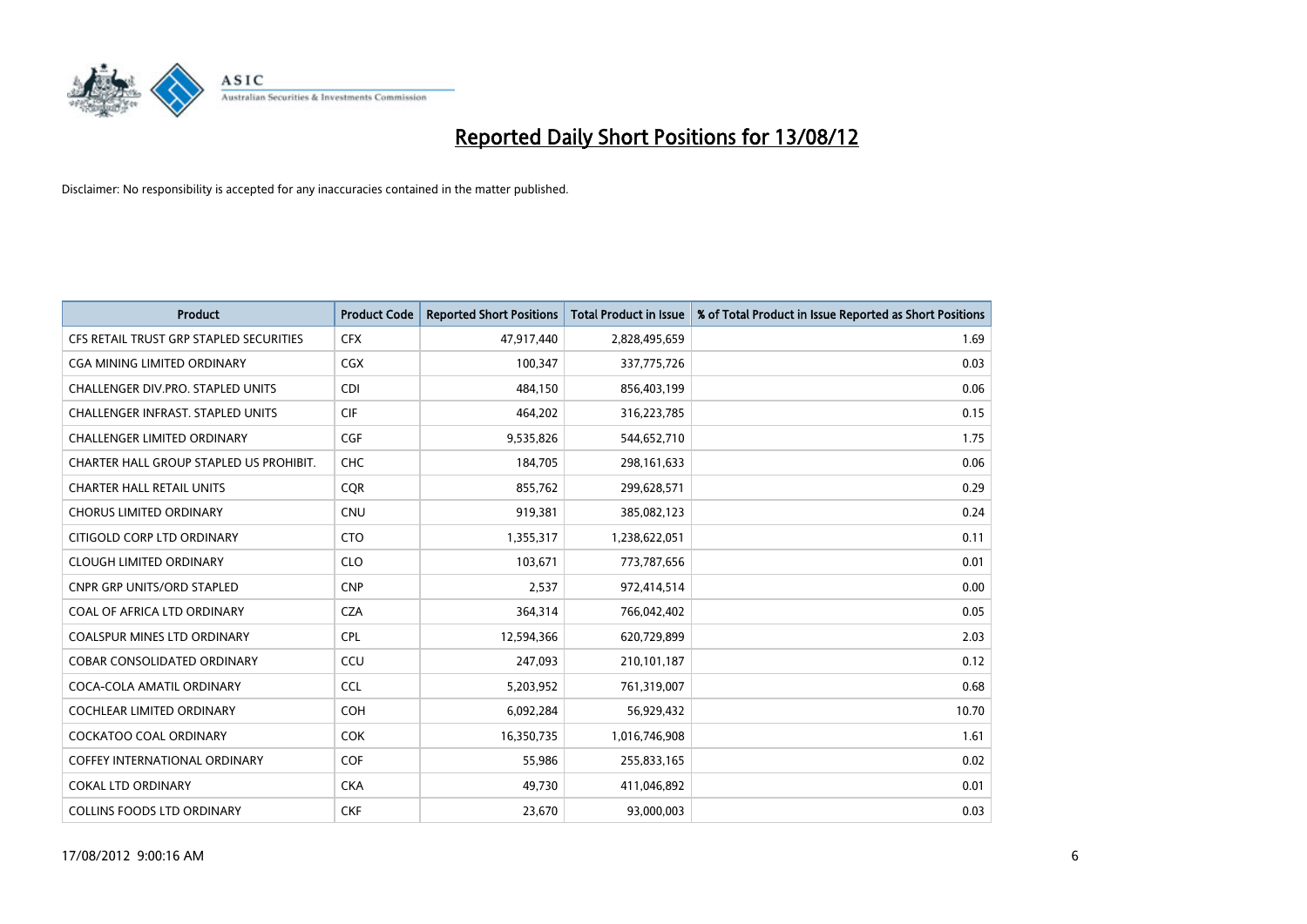

| <b>Product</b>                          | <b>Product Code</b> | <b>Reported Short Positions</b> | <b>Total Product in Issue</b> | % of Total Product in Issue Reported as Short Positions |
|-----------------------------------------|---------------------|---------------------------------|-------------------------------|---------------------------------------------------------|
| COMMONWEALTH BANK, ORDINARY             | <b>CBA</b>          | 26,034,066                      | 1,592,154,780                 | 1.64                                                    |
| <b>COMMONWEALTH PROP ORDINARY UNITS</b> | <b>CPA</b>          | 23,601,088                      | 2,347,003,413                 | 1.01                                                    |
| <b>COMPASS RESOURCES ORDINARY</b>       | <b>CMR</b>          | 7,472                           | 1,403,744,100                 | 0.00                                                    |
| COMPUTERSHARE LTD ORDINARY              | <b>CPU</b>          | 7,242,025                       | 555,664,059                   | 1.30                                                    |
| CONSOLIDATED MEDIA, ORDINARY            | <b>CMI</b>          | 1,122,923                       | 561,834,996                   | 0.20                                                    |
| CONTINENTAL COAL LTD ORDINARY           | <b>CCC</b>          | 983                             | 445,894,046                   | 0.00                                                    |
| <b>COOPER ENERGY LTD ORDINARY</b>       | <b>COE</b>          | 41,557                          | 328,694,257                   | 0.01                                                    |
| <b>CREDIT CORP GROUP ORDINARY</b>       | <b>CCP</b>          | 36,669                          | 45,571,114                    | 0.08                                                    |
| <b>CROMWELL PROP STAPLED SECURITIES</b> | <b>CMW</b>          | 4,029                           | 1,169,688,943                 | 0.00                                                    |
| <b>CROWN LIMITED ORDINARY</b>           | <b>CWN</b>          | 3,792,192                       | 728,394,185                   | 0.52                                                    |
| <b>CSG LIMITED ORDINARY</b>             | CSV                 | 662,093                         | 282,567,499                   | 0.23                                                    |
| <b>CSL LIMITED ORDINARY</b>             | <b>CSL</b>          | 4,578,440                       | 505,573,127                   | 0.91                                                    |
| <b>CSR LIMITED ORDINARY</b>             | <b>CSR</b>          | 43,932,275                      | 506,000,315                   | 8.68                                                    |
| <b>CUDECO LIMITED ORDINARY</b>          | CDU                 | 5,222,144                       | 189, 185, 878                 | 2.76                                                    |
| DART ENERGY LTD ORDINARY                | <b>DTE</b>          | 16,715,357                      | 769,240,406                   | 2.17                                                    |
| DAVID JONES LIMITED ORDINARY            | <b>DIS</b>          | 34,336,249                      | 528,655,600                   | 6.50                                                    |
| <b>DECMIL GROUP LIMITED ORDINARY</b>    | <b>DCG</b>          | 318,743                         | 167, 117, 757                 | 0.19                                                    |
| DEXUS PROPERTY GROUP STAPLED UNITS      | <b>DXS</b>          | 14,679,253                      | 4,839,024,176                 | 0.30                                                    |
| DISCOVERY METALS LTD ORDINARY           | <b>DML</b>          | 21,072,179                      | 442,128,231                   | 4.77                                                    |
| DOMINO PIZZA ENTERPR ORDINARY           | <b>DMP</b>          | 281.608                         | 69.899.674                    | 0.40                                                    |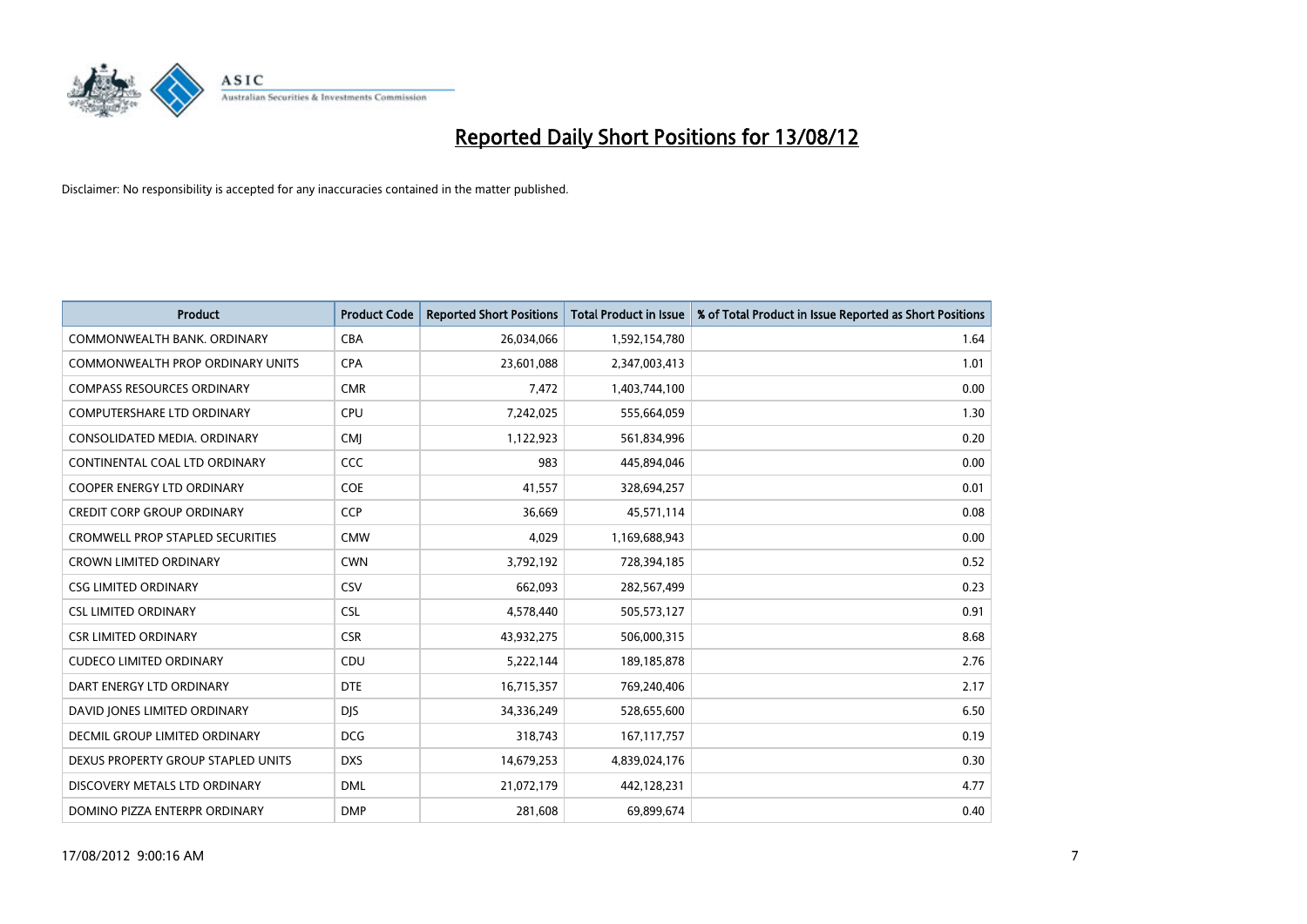

| <b>Product</b>                       | <b>Product Code</b> | <b>Reported Short Positions</b> | <b>Total Product in Issue</b> | % of Total Product in Issue Reported as Short Positions |
|--------------------------------------|---------------------|---------------------------------|-------------------------------|---------------------------------------------------------|
| DOWNER EDI LIMITED ORDINARY          | <b>DOW</b>          | 7,862,197                       | 429,100,296                   | 1.83                                                    |
| DRILLSEARCH ENERGY ORDINARY          | <b>DLS</b>          | 3,206,075                       | 386,468,803                   | 0.83                                                    |
| DUET GROUP STAPLED US PROHIBIT.      | <b>DUE</b>          | 6,383,696                       | 1,109,831,386                 | 0.58                                                    |
| DULUXGROUP LIMITED ORDINARY          | <b>DLX</b>          | 9,886,314                       | 368,984,902                   | 2.68                                                    |
| <b>DWS LTD ORDINARY</b>              | <b>DWS</b>          | 3,650                           | 132,362,763                   | 0.00                                                    |
| ECHO ENTERTAINMENT ORDINARY          | EGP                 | 9,154,887                       | 825,672,730                   | 1.11                                                    |
| ELDERS LIMITED ORDINARY              | <b>ELD</b>          | 18,078,040                      | 448,598,480                   | 4.03                                                    |
| ELDORADO GOLD CORP CDI 1:1           | EAU                 | 12,322                          | 4,815,508                     | 0.26                                                    |
| ELEMENTAL MINERALS ORDINARY          | <b>ELM</b>          | 268,600                         | 243,614,280                   | 0.11                                                    |
| ELEMENTOS LIMITED ORDINARY           | <b>ELT</b>          | 16                              | 82,383,526                    | 0.00                                                    |
| <b>EMECO HOLDINGS ORDINARY</b>       | <b>EHL</b>          | 7,891,910                       | 631,237,586                   | 1.25                                                    |
| <b>EMPIRE ENERGY LTD ORDINARY</b>    | <b>EEG</b>          | 445,588                         | 298,197,016                   | 0.15                                                    |
| <b>ENDEAVOUR MIN CORP CDI 1:1</b>    | <b>EVR</b>          | 202,092                         | 117,423,514                   | 0.17                                                    |
| <b>ENERGY RESOURCES ORDINARY 'A'</b> | <b>ERA</b>          | 7,569,472                       | 517,725,062                   | 1.46                                                    |
| <b>ENERGY WORLD CORPOR, ORDINARY</b> | <b>EWC</b>          | 18,021,315                      | 1,734,166,672                 | 1.04                                                    |
| ENVESTRA LIMITED ORDINARY            | <b>ENV</b>          | 15,690,450                      | 1,572,392,111                 | 1.00                                                    |
| EQUATORIAL RES LTD ORDINARY          | <b>EQX</b>          | 73,741                          | 117,235,353                   | 0.06                                                    |
| EUREKA ENERGY LTD ORDINARY           | <b>EKA</b>          | 386,000                         | 237,764,050                   | 0.16                                                    |
| EVOLUTION MINING LTD ORDINARY        | <b>EVN</b>          | 1,927,369                       | 707,105,713                   | 0.27                                                    |
| EXCO RESOURCES LTD ORDINARY          | <b>EXS</b>          | 70                              | 356,044,187                   | 0.00                                                    |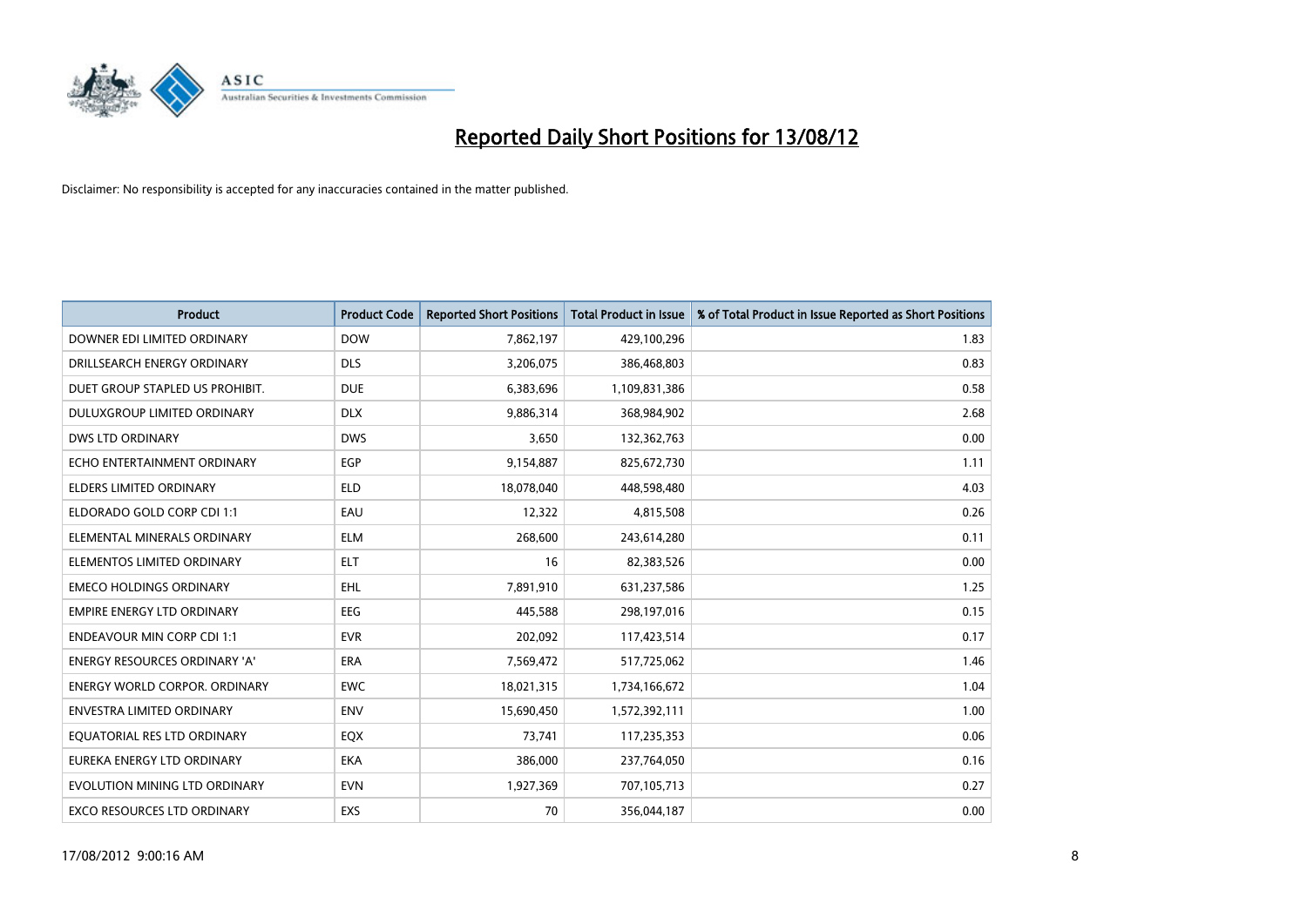

| <b>Product</b>                            | <b>Product Code</b> | <b>Reported Short Positions</b> | <b>Total Product in Issue</b> | % of Total Product in Issue Reported as Short Positions |
|-------------------------------------------|---------------------|---------------------------------|-------------------------------|---------------------------------------------------------|
| FAIRFAX MEDIA LTD ORDINARY                | <b>FXJ</b>          | 269,001,183                     | 2,351,955,725                 | 11.44                                                   |
| FINBAR GROUP LIMITED ORDINARY             | <b>FRI</b>          | 17,473                          | 214,172,868                   | 0.01                                                    |
| FKP PROPERTY GROUP STAPLED SECURITIES     | <b>FKP</b>          | 42,560,310                      | 1,212,083,417                 | 3.51                                                    |
| FLEETWOOD CORP ORDINARY                   | <b>FWD</b>          | 200,994                         | 59,217,993                    | 0.34                                                    |
| FLETCHER BUILDING ORDINARY                | <b>FBU</b>          | 10,244,911                      | 682,866,936                   | 1.50                                                    |
| <b>FLEXIGROUP LIMITED ORDINARY</b>        | <b>FXL</b>          | 210,180                         | 282,113,791                   | 0.07                                                    |
| <b>FLIGHT CENTRE ORDINARY</b>             | <b>FLT</b>          | 12,901,540                      | 100,055,135                   | 12.89                                                   |
| FLINDERS MINES LTD ORDINARY               | <b>FMS</b>          | 1,217,777                       | 1,821,300,404                 | 0.07                                                    |
| FOCUS MINERALS LTD ORDINARY               | <b>FML</b>          | 2,414,902                       | 4,320,773,701                 | 0.06                                                    |
| <b>FORGE GROUP LIMITED ORDINARY</b>       | FGE                 | 379,017                         | 86,169,014                    | 0.44                                                    |
| FORTESCUE METALS GRP ORDINARY             | <b>FMG</b>          | 175,692,209                     | 3,113,798,659                 | 5.64                                                    |
| <b>G.U.D. HOLDINGS ORDINARY</b>           | GUD                 | 1,341,273                       | 70,803,455                    | 1.89                                                    |
| <b>GALAXY RESOURCES ORDINARY</b>          | GXY                 | 5,524,391                       | 506,359,381                   | 1.09                                                    |
| <b>GENETIC TECHNOLOGIES ORDINARY</b>      | <b>GTG</b>          | 587,430                         | 464,771,819                   | 0.13                                                    |
| <b>GEODYNAMICS LIMITED ORDINARY</b>       | GDY                 | 850                             | 406,452,608                   | 0.00                                                    |
| <b>GINDALBIE METALS LTD ORDINARY</b>      | <b>GBG</b>          | 50,741,116                      | 1,247,487,454                 | 4.07                                                    |
| <b>GOODMAN FIELDER, ORDINARY</b>          | <b>GFF</b>          | 39,844,111                      | 1,955,559,207                 | 2.04                                                    |
| <b>GOODMAN GROUP STAPLED US PROHIBIT.</b> | <b>GMG</b>          | 4,468,107                       | 1,605,107,475                 | 0.28                                                    |
| <b>GPT GROUP STAPLED SEC.</b>             | <b>GPT</b>          | 5,762,695                       | 1,766,785,075                 | 0.33                                                    |
| <b>GRAINCORP LIMITED A CLASS ORDINARY</b> | <b>GNC</b>          | 2.082.816                       | 198,318,900                   | 1.05                                                    |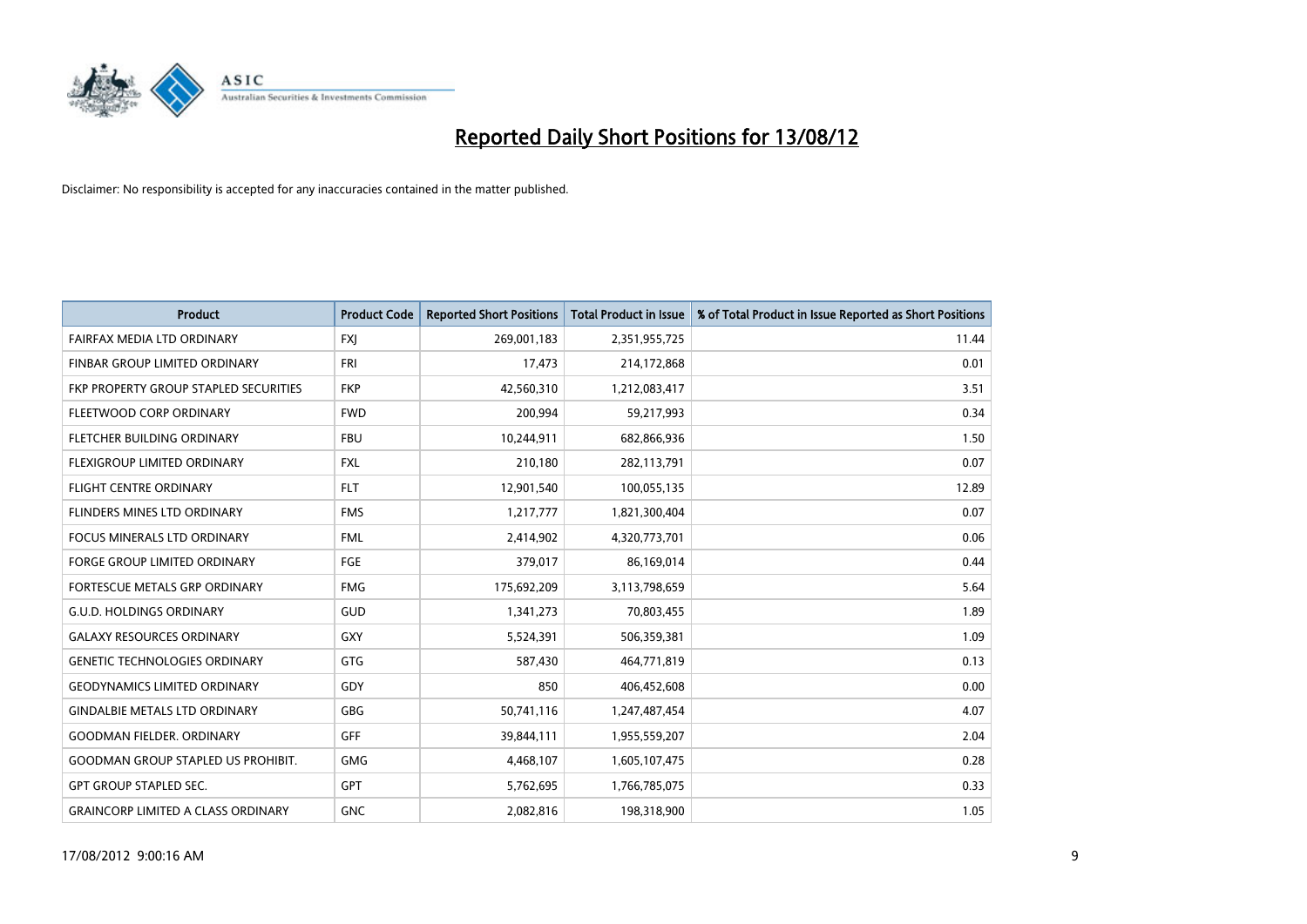

| <b>Product</b>                        | <b>Product Code</b> | <b>Reported Short Positions</b> | <b>Total Product in Issue</b> | % of Total Product in Issue Reported as Short Positions |
|---------------------------------------|---------------------|---------------------------------|-------------------------------|---------------------------------------------------------|
| <b>GRANGE RESOURCES, ORDINARY</b>     | <b>GRR</b>          | 2,587,825                       | 1,155,487,102                 | 0.22                                                    |
| <b>GREENLAND MIN EN LTD ORDINARY</b>  | GGG                 | 3,657,495                       | 416,390,488                   | 0.88                                                    |
| <b>GRYPHON MINERALS LTD ORDINARY</b>  | GRY                 | 17,133,953                      | 348,264,983                   | 4.92                                                    |
| <b>GUILDFORD COAL LTD ORDINARY</b>    | <b>GUF</b>          | 1,039,458                       | 521,046,899                   | 0.20                                                    |
| <b>GUINNESS PEAT GROUP. CDI 1:1</b>   | <b>GPG</b>          | 87                              | 227, 257, 534                 | 0.00                                                    |
| <b>GUIARAT NRE COAL LTD ORDINARY</b>  | <b>GNM</b>          | 660,600                         | 1,093,137,858                 | 0.06                                                    |
| <b>GUNNS LIMITED ORDINARY</b>         | <b>GNS</b>          | 54,915,795                      | 848,401,559                   | 6.47                                                    |
| <b>GWA GROUP LTD ORDINARY</b>         | <b>GWA</b>          | 15,885,907                      | 302,005,514                   | 5.26                                                    |
| <b>HARVEY NORMAN ORDINARY</b>         | <b>HVN</b>          | 99,230,473                      | 1,062,316,784                 | 9.34                                                    |
| HASTIE GROUP LIMITED ORDINARY         | <b>HST</b>          | 210,891                         | 137,353,504                   | 0.15                                                    |
| HASTINGS DIVERSIFIED STAPLED SECURITY | <b>HDF</b>          | 738,263                         | 530,001,072                   | 0.14                                                    |
| <b>HENDERSON GROUP CDI 1:1</b>        | <b>HGG</b>          | 6,521,893                       | 704,007,724                   | 0.93                                                    |
| HIGHLANDS PACIFIC ORDINARY            | <b>HIG</b>          | 500,000                         | 789,132,854                   | 0.06                                                    |
| HILLGROVE RES LTD ORDINARY            | <b>HGO</b>          | 4,763,978                       | 912,901,046                   | 0.52                                                    |
| <b>HILLS HOLDINGS LTD ORDINARY</b>    | <b>HIL</b>          | 2,929,892                       | 246,500,444                   | 1.19                                                    |
| HORIZON OIL LIMITED ORDINARY          | <b>HZN</b>          | 20,227,352                      | 1,130,811,515                 | 1.79                                                    |
| ICON ENERGY LIMITED ORDINARY          | <b>ICN</b>          | 72                              | 469,301,394                   | 0.00                                                    |
| <b>IINET LIMITED ORDINARY</b>         | <b>IIN</b>          | 45,941                          | 160,968,847                   | 0.03                                                    |
| <b>ILUKA RESOURCES ORDINARY</b>       | ILU                 | 38,777,251                      | 418,700,517                   | 9.26                                                    |
| <b>IMDEX LIMITED ORDINARY</b>         | <b>IMD</b>          | 252,307                         | 208,235,426                   | 0.12                                                    |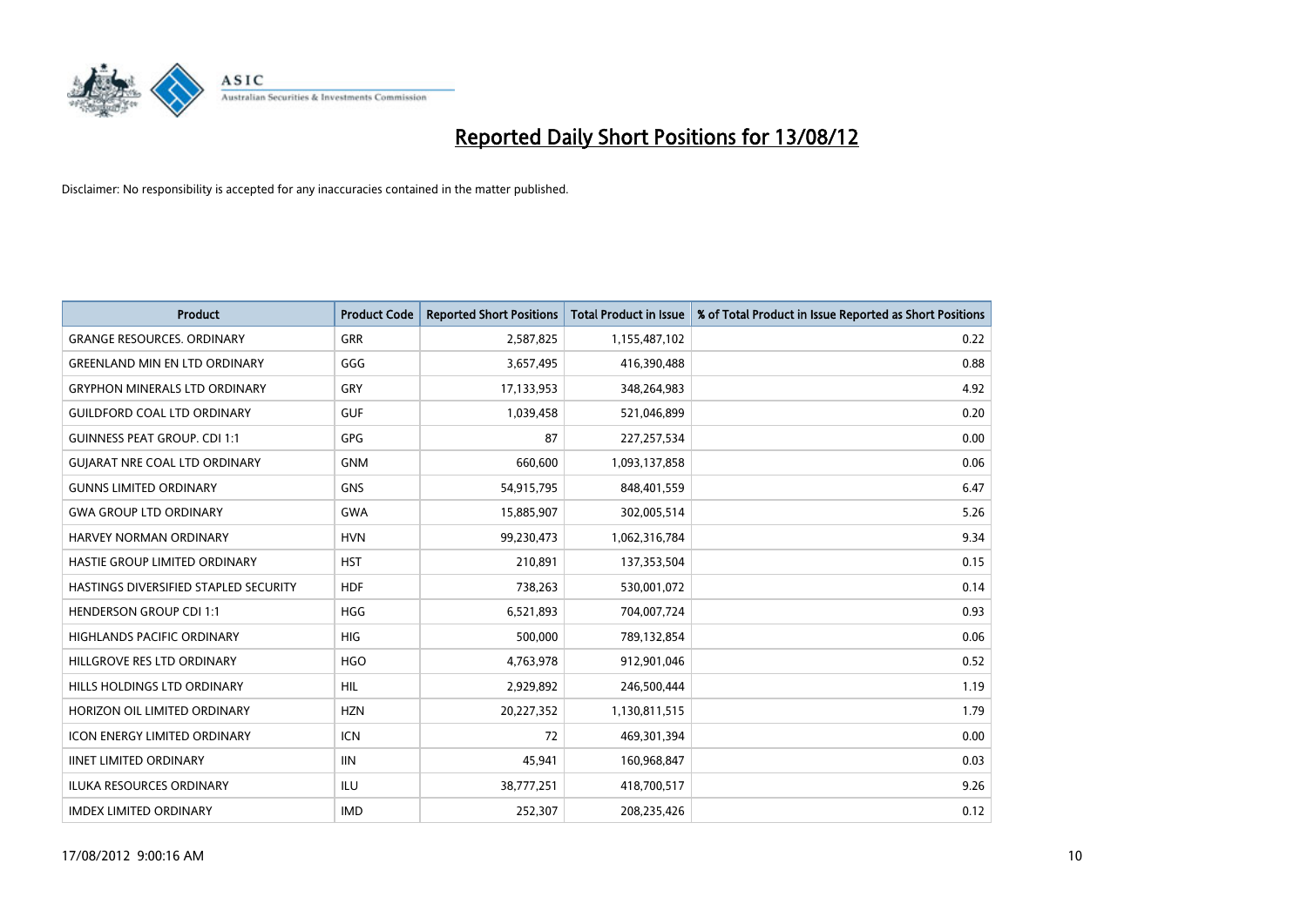

| <b>Product</b>                                  | <b>Product Code</b> | <b>Reported Short Positions</b> | <b>Total Product in Issue</b> | % of Total Product in Issue Reported as Short Positions |
|-------------------------------------------------|---------------------|---------------------------------|-------------------------------|---------------------------------------------------------|
| <b>INCITEC PIVOT ORDINARY</b>                   | IPL                 | 2,980,697                       | 1,628,730,107                 | 0.18                                                    |
| INDEPENDENCE GROUP ORDINARY                     | <b>IGO</b>          | 11,203,189                      | 232,882,535                   | 4.81                                                    |
| <b>INDOPHIL RESOURCES ORDINARY</b>              | <b>IRN</b>          | 1,070,049                       | 1,203,146,194                 | 0.09                                                    |
| INDUSTREA LIMITED ORDINARY                      | <b>IDL</b>          | 531,524                         | 370,268,218                   | 0.14                                                    |
| <b>INFIGEN ENERGY STAPLED SECURITIES</b>        | <b>IFN</b>          | 4,131,832                       | 762,265,972                   | 0.54                                                    |
| INSURANCE AUSTRALIA ORDINARY                    | IAG                 | 2,512,898                       | 2,079,034,021                 | 0.12                                                    |
| INTEGRA MINING LTD, ORDINARY                    | <b>IGR</b>          | 2,641,703                       | 934,440,899                   | 0.28                                                    |
| <b>INTREPID MINES ORDINARY</b>                  | <b>IAU</b>          | 6,226,977                       | 525,920,331                   | 1.18                                                    |
| <b>INVESTA OFFICE FUND STAPLED SECURITIES</b>   | <b>IOF</b>          | 2,504,702                       | 614,047,458                   | 0.41                                                    |
| <b>INVOCARE LIMITED ORDINARY</b>                | <b>IVC</b>          | 3,540,723                       | 110,030,298                   | 3.22                                                    |
| <b>ION LIMITED ORDINARY</b>                     | <b>ION</b>          | 164,453                         | 256,365,105                   | 0.06                                                    |
| <b>IOOF HOLDINGS LTD ORDINARY</b>               | IFL.                | 1,088,711                       | 229,794,395                   | 0.47                                                    |
| <b>IPROPERTY GROUP LTD ORDINARY</b>             | <b>IPP</b>          | 400,000                         | 179,879,862                   | 0.22                                                    |
| <b>IRESS LIMITED ORDINARY</b>                   | <b>IRE</b>          | 3,388,121                       | 128,428,871                   | 2.64                                                    |
| <b>IRON ORE HOLDINGS ORDINARY</b>               | <b>IOH</b>          | 39,352                          | 161,330,094                   | 0.02                                                    |
| ISHARES MSCI AUS 200 ISHARES MSCI AUS 200       | <b>IOZ</b>          | 29,495                          | 5,253,191                     | 0.56                                                    |
| ISHARES S&P HIGH DIV ISHARES S&P HIGH DIV       | <b>IHD</b>          | 18,663                          | 4,303,291                     | 0.43                                                    |
| <b>IVANHOE AUSTRALIA ORDINARY</b>               | <b>IVA</b>          | 4,047,282                       | 554,687,635                   | 0.73                                                    |
| <b>IAMES HARDIE INDUST CHESS DEPOSITARY INT</b> | <b>IHX</b>          | 9,199,734                       | 437,938,350                   | 2.10                                                    |
| <b>IB HI-FI LIMITED ORDINARY</b>                | <b>IBH</b>          | 19,225,216                      | 98,850,643                    | 19.45                                                   |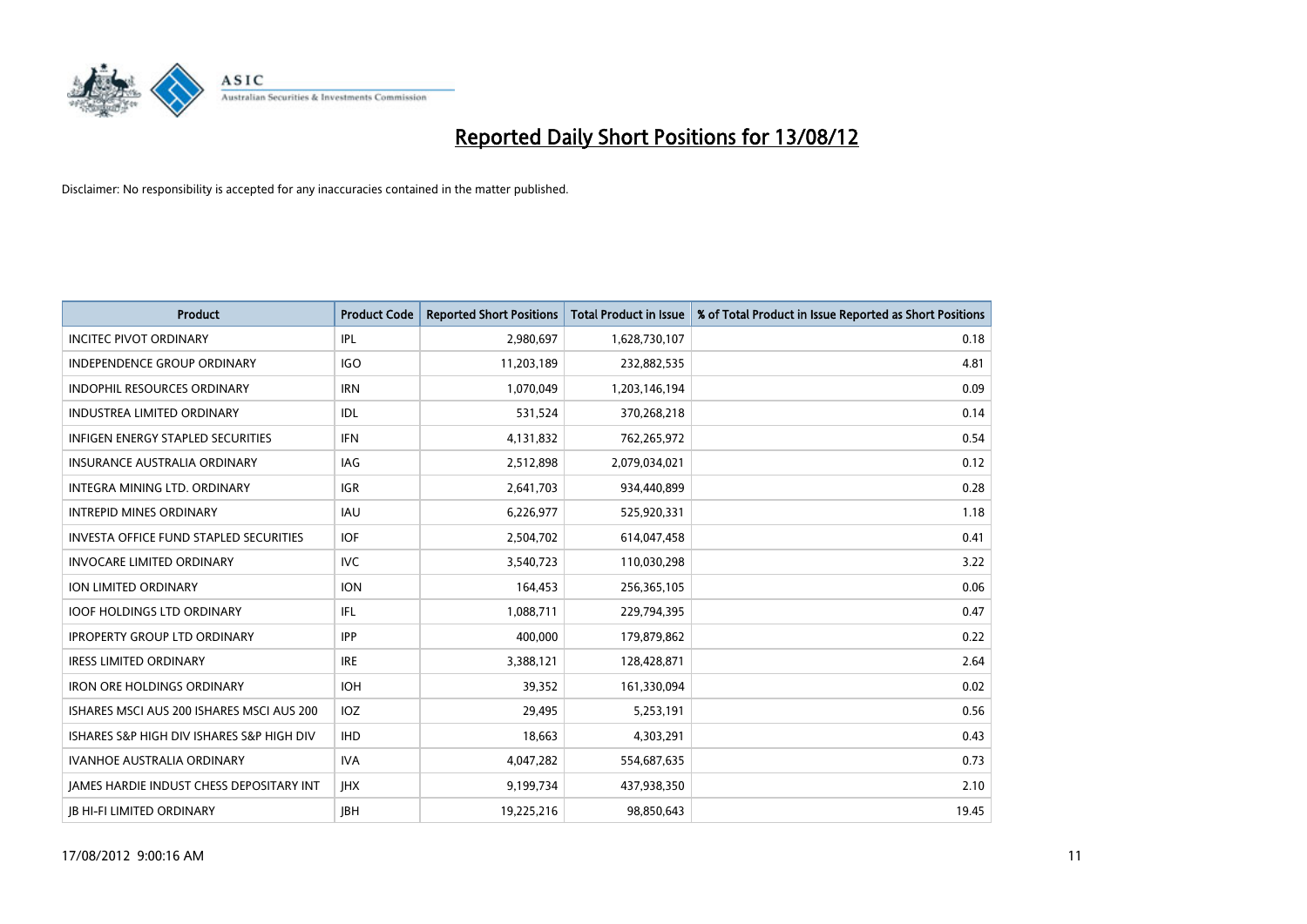

| <b>Product</b>                        | <b>Product Code</b> | <b>Reported Short Positions</b> | <b>Total Product in Issue</b> | % of Total Product in Issue Reported as Short Positions |
|---------------------------------------|---------------------|---------------------------------|-------------------------------|---------------------------------------------------------|
| <b>JUPITER MINES ORDINARY</b>         | <b>IMS</b>          | 158                             | 2,056,834,044                 | 0.00                                                    |
| KAGARA LTD ORDINARY                   | KZL                 | 3,400,930                       | 798,953,117                   | 0.43                                                    |
| KANGAROO RES LTD ORDINARY             | <b>KRL</b>          | 605                             | 3,434,430,012                 | 0.00                                                    |
| KAROON GAS AUSTRALIA ORDINARY         | <b>KAR</b>          | 773,394                         | 221,420,769                   | 0.35                                                    |
| KATHMANDU HOLD LTD ORDINARY           | <b>KMD</b>          | 2,146,195                       | 200,165,940                   | 1.07                                                    |
| <b>KENTOR GOLD LIMITED ORDINARY</b>   | KGL                 | 290                             | 116,209,874                   | 0.00                                                    |
| KINGSGATE CONSOLID, ORDINARY          | <b>KCN</b>          | 6,299,053                       | 151,347,122                   | 4.16                                                    |
| KINGSROSE MINING LTD ORDINARY         | <b>KRM</b>          | 54,788                          | 289,236,267                   | 0.02                                                    |
| LEIGHTON HOLDINGS ORDINARY            | LEI                 | 12,670,488                      | 337,087,596                   | 3.76                                                    |
| LEND LEASE GROUP UNIT/ORD STAPLED     | <b>LLC</b>          | 7,246,057                       | 572,789,827                   | 1.27                                                    |
| LINC ENERGY LTD ORDINARY              | <b>LNC</b>          | 44,718,672                      | 504,487,631                   | 8.86                                                    |
| LIQUEFIED NATURAL ORDINARY            | <b>LNG</b>          | 272,800                         | 267,699,015                   | 0.10                                                    |
| LYNAS CORPORATION ORDINARY            | <b>LYC</b>          | 170,786,223                     | 1,715,029,131                 | 9.96                                                    |
| M2 TELECOMMUNICATION ORDINARY         | <b>MTU</b>          | 2,084,781                       | 156,581,954                   | 1.33                                                    |
| <b>MACA LIMITED ORDINARY</b>          | <b>MLD</b>          | 916                             | 150,000,000                   | 0.00                                                    |
| MACMAHON HOLDINGS ORDINARY            | <b>MAH</b>          | 4,788,316                       | 741,316,038                   | 0.65                                                    |
| MACQ ATLAS ROADS GRP ORDINARY STAPLED | <b>MQA</b>          | 5,572,957                       | 478,531,436                   | 1.16                                                    |
| MACQUARIE GROUP LTD ORDINARY          | <b>MQG</b>          | 5,790,687                       | 343,941,312                   | 1.68                                                    |
| MAGELLAN FIN GRP LTD ORDINARY         | <b>MFG</b>          | 1,422                           | 152,558,341                   | 0.00                                                    |
| <b>MARENGO MINING ORDINARY</b>        | <b>MGO</b>          | 39.850                          | 1,137,078,446                 | 0.00                                                    |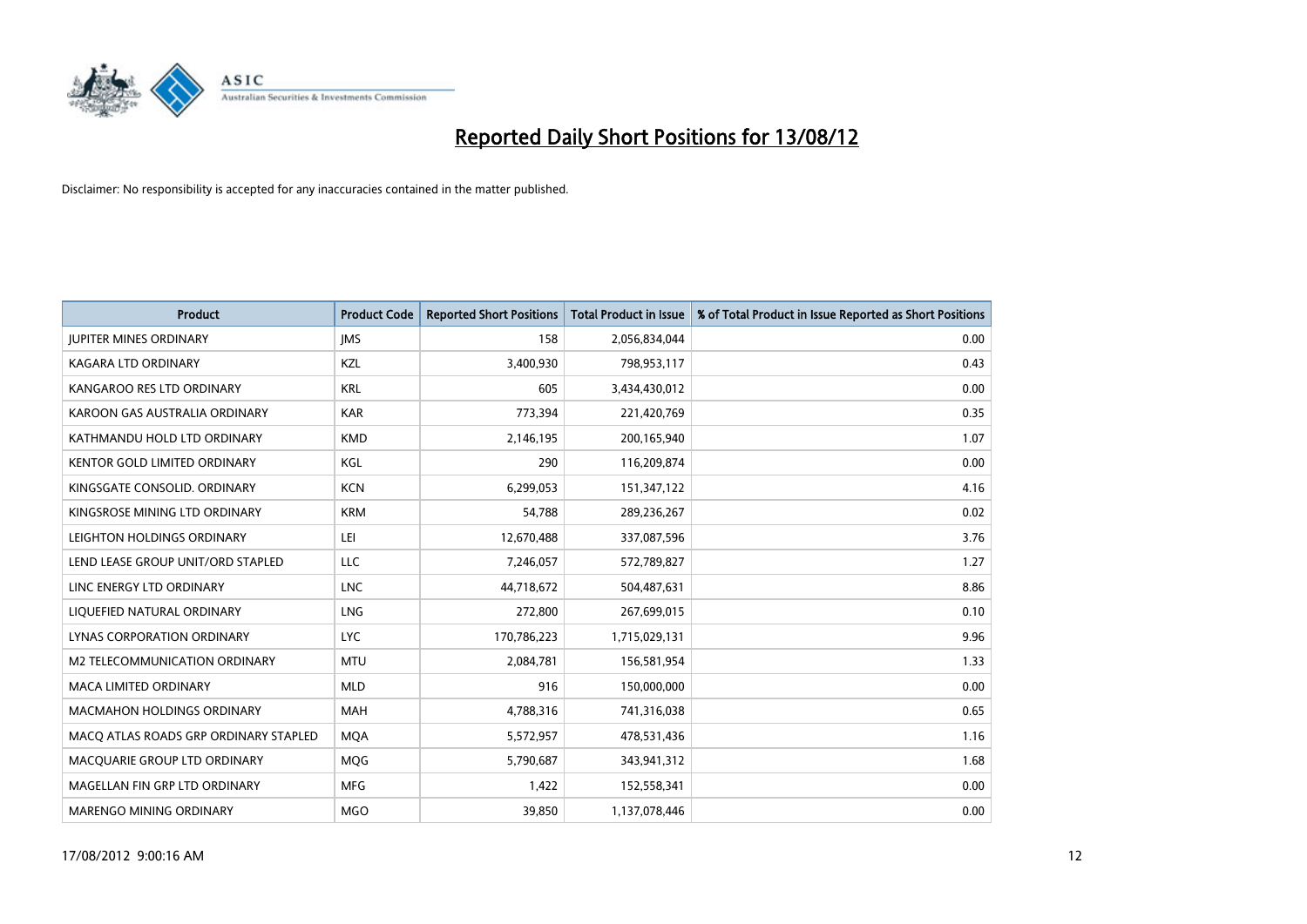

| <b>Product</b>                       | <b>Product Code</b> | <b>Reported Short Positions</b> | <b>Total Product in Issue</b> | % of Total Product in Issue Reported as Short Positions |
|--------------------------------------|---------------------|---------------------------------|-------------------------------|---------------------------------------------------------|
| MASTERMYNE GROUP LTD ORDINARY        | <b>MYE</b>          | 241                             | 75,367,514                    | 0.00                                                    |
| <b>MATRIX C &amp; E LTD ORDINARY</b> | <b>MCE</b>          | 779,151                         | 94,555,428                    | 0.82                                                    |
| <b>MAVERICK DRILLING ORDINARY</b>    | <b>MAD</b>          | 752,896                         | 292,104,090                   | 0.26                                                    |
| MCMILLAN SHAKESPEARE ORDINARY        | <b>MMS</b>          | 40,258                          | 74,523,965                    | 0.05                                                    |
| MEDUSA MINING LTD ORDINARY           | <b>MML</b>          | 1,494,264                       | 188,903,911                   | 0.79                                                    |
| MELBOURNE IT LIMITED ORDINARY        | <b>MLB</b>          | 300                             | 81,965,992                    | 0.00                                                    |
| MEO AUSTRALIA LTD ORDINARY           | <b>MEO</b>          | 3,935,335                       | 539,913,260                   | 0.73                                                    |
| MERMAID MARINE ORDINARY              | <b>MRM</b>          | 1,416,132                       | 219,453,350                   | 0.65                                                    |
| MESOBLAST LIMITED ORDINARY           | <b>MSB</b>          | 16,781,562                      | 284,478,361                   | 5.90                                                    |
| METALS X LIMITED ORDINARY            | <b>MLX</b>          | 1,490,991                       | 1,316,663,257                 | 0.11                                                    |
| METCASH LIMITED ORDINARY             | <b>MTS</b>          | 43,124,865                      | 880,704,786                   | 4.90                                                    |
| METGASCO LIMITED ORDINARY            | <b>MEL</b>          | 93,030                          | 337,414,140                   | 0.03                                                    |
| METMINCO LIMITED ORDINARY            | <b>MNC</b>          | 928,539                         | 1,749,541,573                 | 0.05                                                    |
| MICLYN EXP OFFSHR ORDINARY           | <b>MIO</b>          | 81,795                          | 278,515,705                   | 0.03                                                    |
| MILTON CORPORATION ORDINARY          | <b>MLT</b>          | 12,800                          | 121,625,655                   | 0.01                                                    |
| MINCOR RESOURCES NL ORDINARY         | <b>MCR</b>          | 1,057,583                       | 188,208,274                   | 0.56                                                    |
| MINERAL DEPOSITS ORDINARY            | <b>MDL</b>          | 295,269                         | 83,538,786                    | 0.35                                                    |
| MINERAL RESOURCES. ORDINARY          | <b>MIN</b>          | 3,605,313                       | 184,856,018                   | 1.95                                                    |
| MIRABELA NICKEL LTD ORDINARY         | <b>MBN</b>          | 10,284,675                      | 876,571,645                   | 1.17                                                    |
| MIRVAC GROUP STAPLED SECURITIES      | <b>MGR</b>          | 11,441,730                      | 3,422,151,869                 | 0.33                                                    |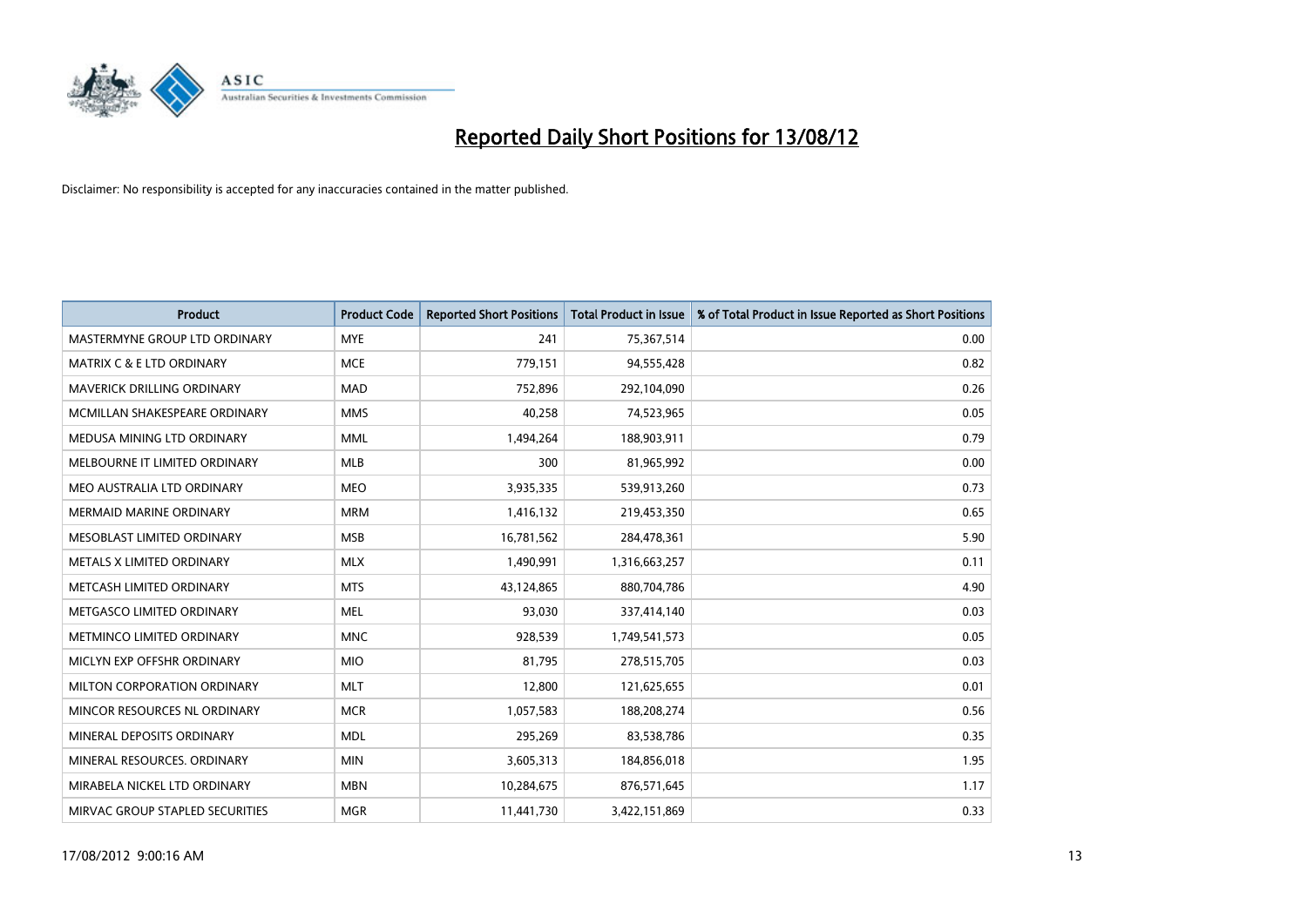

| <b>Product</b>                       | <b>Product Code</b> | <b>Reported Short Positions</b> | <b>Total Product in Issue</b> | % of Total Product in Issue Reported as Short Positions |
|--------------------------------------|---------------------|---------------------------------|-------------------------------|---------------------------------------------------------|
| MOLOPO ENERGY LTD ORDINARY           | <b>MPO</b>          | 548,435                         | 245,789,911                   | 0.22                                                    |
| MONADELPHOUS GROUP ORDINARY          | <b>MND</b>          | 3,625,090                       | 88,674,327                    | 4.09                                                    |
| MORTGAGE CHOICE LTD ORDINARY         | <b>MOC</b>          | 2,324,869                       | 120,319,572                   | 1.93                                                    |
| MOUNT GIBSON IRON ORDINARY           | <b>MGX</b>          | 6,568,411                       | 1,085,728,430                 | 0.60                                                    |
| <b>MURCHISON METALS LTD ORDINARY</b> | <b>MMX</b>          | 932,131                         | 450,427,346                   | 0.21                                                    |
| <b>MYER HOLDINGS LTD ORDINARY</b>    | <b>MYR</b>          | 42,455,430                      | 583,384,551                   | 7.28                                                    |
| <b>MYSTATE LIMITED ORDINARY</b>      | <b>MYS</b>          | 15,866                          | 86,977,573                    | 0.02                                                    |
| NATIONAL AUST, BANK ORDINARY         | <b>NAB</b>          | 12,813,785                      | 2,273,158,183                 | 0.56                                                    |
| NAVITAS LIMITED ORDINARY             | <b>NVT</b>          | 10,898,389                      | 375,318,628                   | 2.90                                                    |
| NEON ENERGY LIMITED ORDINARY         | <b>NEN</b>          | 382,510                         | 439,237,518                   | 0.09                                                    |
| NEW HOPE CORPORATION ORDINARY        | <b>NHC</b>          | 2,720,033                       | 830,411,534                   | 0.33                                                    |
| NEWCREST MINING ORDINARY             | <b>NCM</b>          | 1,552,568                       | 765,000,000                   | 0.20                                                    |
| NEWS CORP A NON-VOTING CDI           | <b>NWSLV</b>        | 2,747,911                       | 1,569,878,008                 | 0.18                                                    |
| NEWS CORP B VOTING CDI               | <b>NWS</b>          | 1,125,187                       | 798,520,953                   | 0.14                                                    |
| NEWSAT LIMITED ORDINARY              | <b>NWT</b>          | 70,000                          | 233,052,157                   | 0.03                                                    |
| NEXTDC LIMITED ORDINARY              | <b>NXT</b>          | 2,247,183                       | 150,602,388                   | 1.49                                                    |
| NEXUS ENERGY LIMITED ORDINARY        | <b>NXS</b>          | 4,043,666                       | 1,329,821,159                 | 0.30                                                    |
| NIB HOLDINGS LIMITED ORDINARY        | <b>NHF</b>          | 16,450                          | 439,004,182                   | 0.00                                                    |
| NIDO PETROLEUM ORDINARY              | <b>NDO</b>          | 105,313                         | 1,390,829,818                 | 0.01                                                    |
| NOBLE MINERAL RES ORDINARY           | <b>NMG</b>          | 3,936,627                       | 610,147,952                   | 0.65                                                    |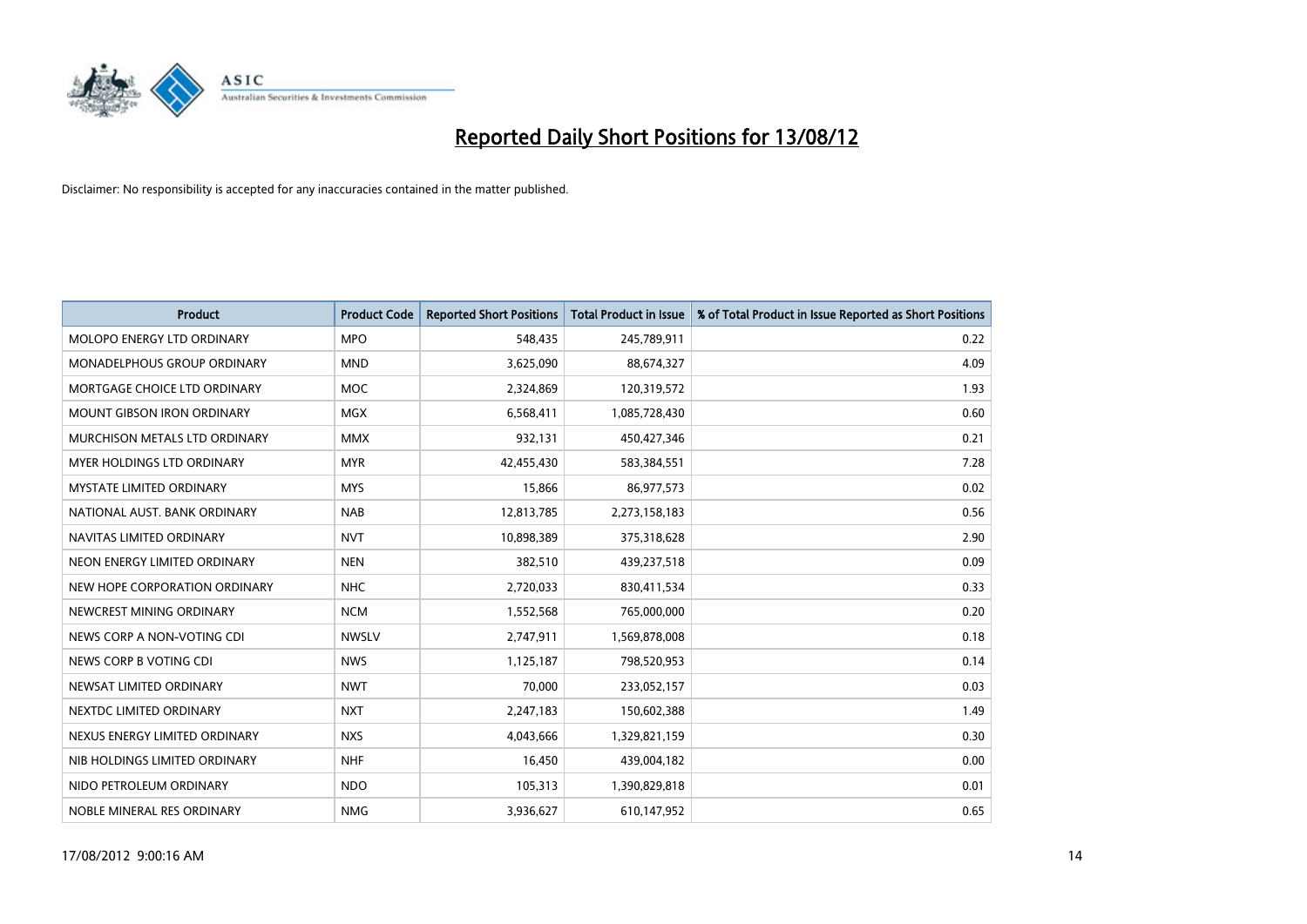

| <b>Product</b>                        | <b>Product Code</b> | <b>Reported Short Positions</b> | <b>Total Product in Issue</b> | % of Total Product in Issue Reported as Short Positions |
|---------------------------------------|---------------------|---------------------------------|-------------------------------|---------------------------------------------------------|
| NORFOLK GROUP ORDINARY                | <b>NFK</b>          | 550                             | 158,890,730                   | 0.00                                                    |
| NORTHERN IRON LTD ORDINARY            | <b>NFE</b>          | 122,239                         | 369,980,113                   | 0.03                                                    |
| NORTHERN STAR ORDINARY                | <b>NST</b>          | 2,716,677                       | 408,964,607                   | 0.66                                                    |
| NORTON GOLD FIELDS ORDINARY           | <b>NGF</b>          | 1,500,000                       | 861,580,265                   | 0.17                                                    |
| NRW HOLDINGS LIMITED ORDINARY         | <b>NWH</b>          | 2,660,717                       | 278,888,011                   | 0.95                                                    |
| NUFARM LIMITED ORDINARY               | <b>NUF</b>          | 6,073,165                       | 262,142,247                   | 2.32                                                    |
| <b>OAKTON LIMITED ORDINARY</b>        | <b>OKN</b>          | 552,443                         | 91,721,874                    | 0.60                                                    |
| OCEANAGOLD CORP. CHESS DEPOSITARY INT | <b>OGC</b>          | 427,051                         | 262,982,710                   | 0.16                                                    |
| OIL SEARCH LTD ORDINARY               | OSH                 | 5,008,091                       | 1,331,356,047                 | 0.38                                                    |
| OM HOLDINGS LIMITED ORDINARY          | <b>OMH</b>          | 4,755,197                       | 604,105,150                   | 0.79                                                    |
| OPUS GROUP LTD ORDINARY               | <b>OPG</b>          | 879                             | 53,678,177                    | 0.00                                                    |
| ORICA LIMITED ORDINARY                | ORI                 | 1,874,949                       | 365,642,802                   | 0.51                                                    |
| ORIGIN ENERGY ORDINARY                | <b>ORG</b>          | 6,521,911                       | 1,089,633,153                 | 0.60                                                    |
| OROCOBRE LIMITED ORDINARY             | <b>ORE</b>          | 56,485                          | 103,195,029                   | 0.05                                                    |
| OROTONGROUP LIMITED ORDINARY          | ORL                 | 192,851                         | 40,880,902                    | 0.47                                                    |
| OZ MINERALS ORDINARY                  | OZL                 | 7,258,573                       | 303,470,022                   | 2.39                                                    |
| PACIFIC BRANDS ORDINARY               | <b>PBG</b>          | 5,362,073                       | 912,915,695                   | 0.59                                                    |
| PALADIN ENERGY LTD ORDINARY           | <b>PDN</b>          | 68,341,827                      | 835,645,290                   | 8.18                                                    |
| PANAUST LIMITED ORDINARY              | PNA                 | 2,684,309                       | 604,599,995                   | 0.44                                                    |
| PANCONTINENTAL OIL ORDINARY           | PCL                 | 550,000                         | 1,148,744,096                 | 0.05                                                    |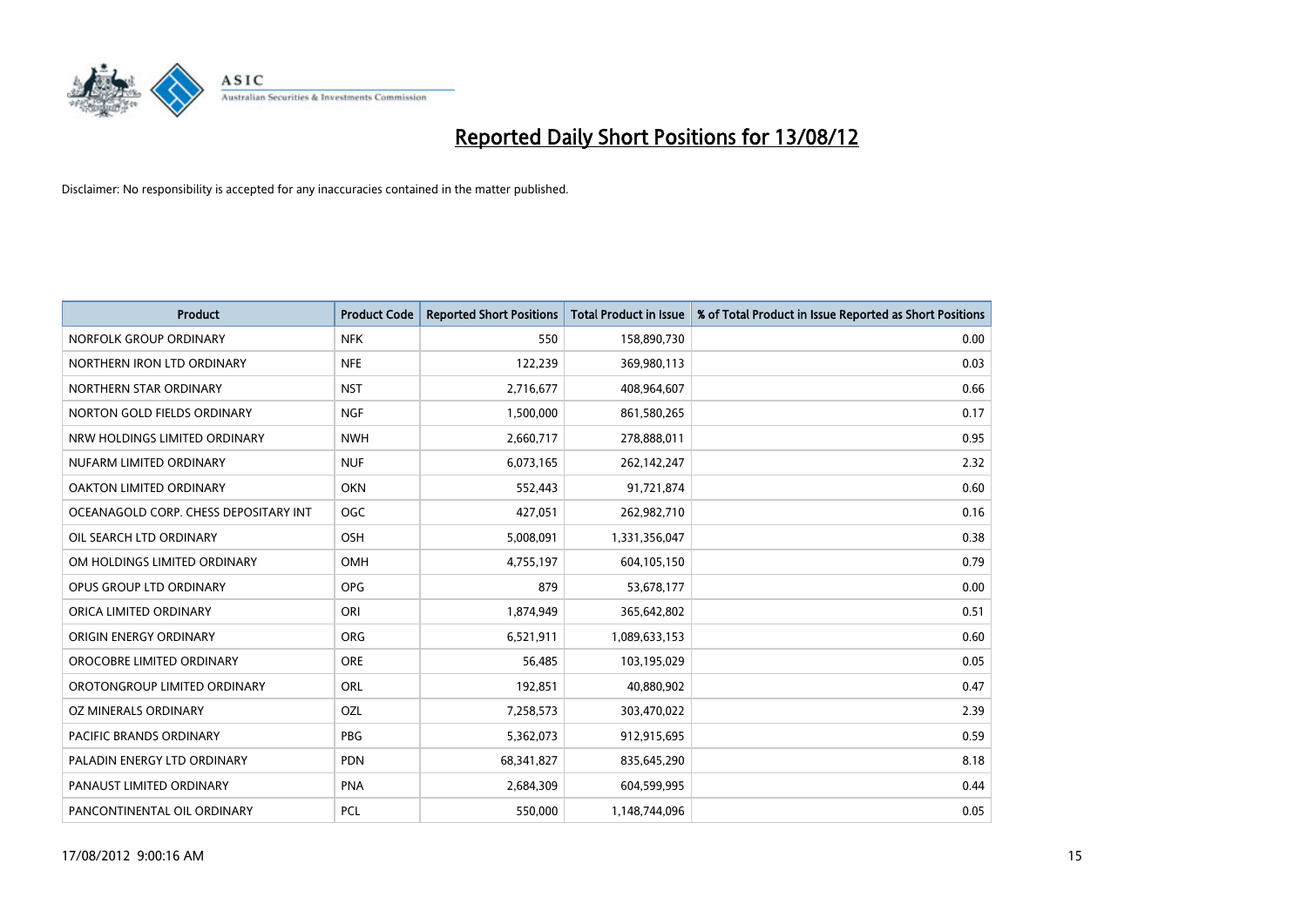

| <b>Product</b>                 | <b>Product Code</b> | <b>Reported Short Positions</b> | <b>Total Product in Issue</b> | % of Total Product in Issue Reported as Short Positions |
|--------------------------------|---------------------|---------------------------------|-------------------------------|---------------------------------------------------------|
| PANORAMIC RESOURCES ORDINARY   | PAN                 | 2,353,658                       | 238,714,560                   | 0.99                                                    |
| PAPERLINX LIMITED ORDINARY     | <b>PPX</b>          | 1,817,548                       | 609,280,761                   | 0.30                                                    |
| PAPILLON RES LTD ORDINARY      | <b>PIR</b>          | 513,056                         | 245,038,203                   | 0.21                                                    |
| PEET LIMITED ORDINARY          | <b>PPC</b>          | 1,247,619                       | 320,170,604                   | 0.39                                                    |
| PERILYA LIMITED ORDINARY       | PEM                 | 164,080                         | 769,316,426                   | 0.02                                                    |
| PERPETUAL LIMITED ORDINARY     | PPT                 | 2,129,724                       | 41,980,678                    | 5.07                                                    |
| PERSEUS MINING LTD ORDINARY    | <b>PRU</b>          | 10,821,571                      | 457,962,088                   | 2.36                                                    |
| PHARMAXIS LTD ORDINARY         | <b>PXS</b>          | 3,630,317                       | 307,810,989                   | 1.18                                                    |
| PLATINUM ASSET ORDINARY        | <b>PTM</b>          | 7,601,179                       | 561,347,878                   | 1.35                                                    |
| PLATINUM AUSTRALIA ORDINARY    | <b>PLA</b>          | 825,935                         | 504,968,043                   | 0.16                                                    |
| PMI GOLD CORP CDI 1:1          | <b>PVM</b>          | 49,727                          | 71,705,667                    | 0.07                                                    |
| PMP LIMITED ORDINARY           | <b>PMP</b>          | 117,988                         | 323,781,124                   | 0.04                                                    |
| PREMIER INVESTMENTS ORDINARY   | <b>PMV</b>          | 643,238                         | 155,260,478                   | 0.41                                                    |
| PRIMA BIOMED LTD ORDINARY      | <b>PRR</b>          | 4,350,000                       | 1,066,063,388                 | 0.41                                                    |
| PRIMARY HEALTH CARE ORDINARY   | PRY                 | 15,266,377                      | 501,717,314                   | 3.04                                                    |
| PRIMEAG AUSTRALIA ORDINARY     | PAG                 | 77,588                          | 266,394,444                   | 0.03                                                    |
| PROGRAMMED ORDINARY            | <b>PRG</b>          | 488,699                         | 118,175,280                   | 0.41                                                    |
| <b>QANTAS AIRWAYS ORDINARY</b> | QAN                 | 12,937,986                      | 2,265,123,620                 | 0.57                                                    |
| OBE INSURANCE GROUP ORDINARY   | <b>OBE</b>          | 46,489,534                      | 1,181,684,901                 | 3.93                                                    |
| OR NATIONAL LIMITED ORDINARY   | <b>ORN</b>          | 13,980,343                      | 2,440,000,000                 | 0.57                                                    |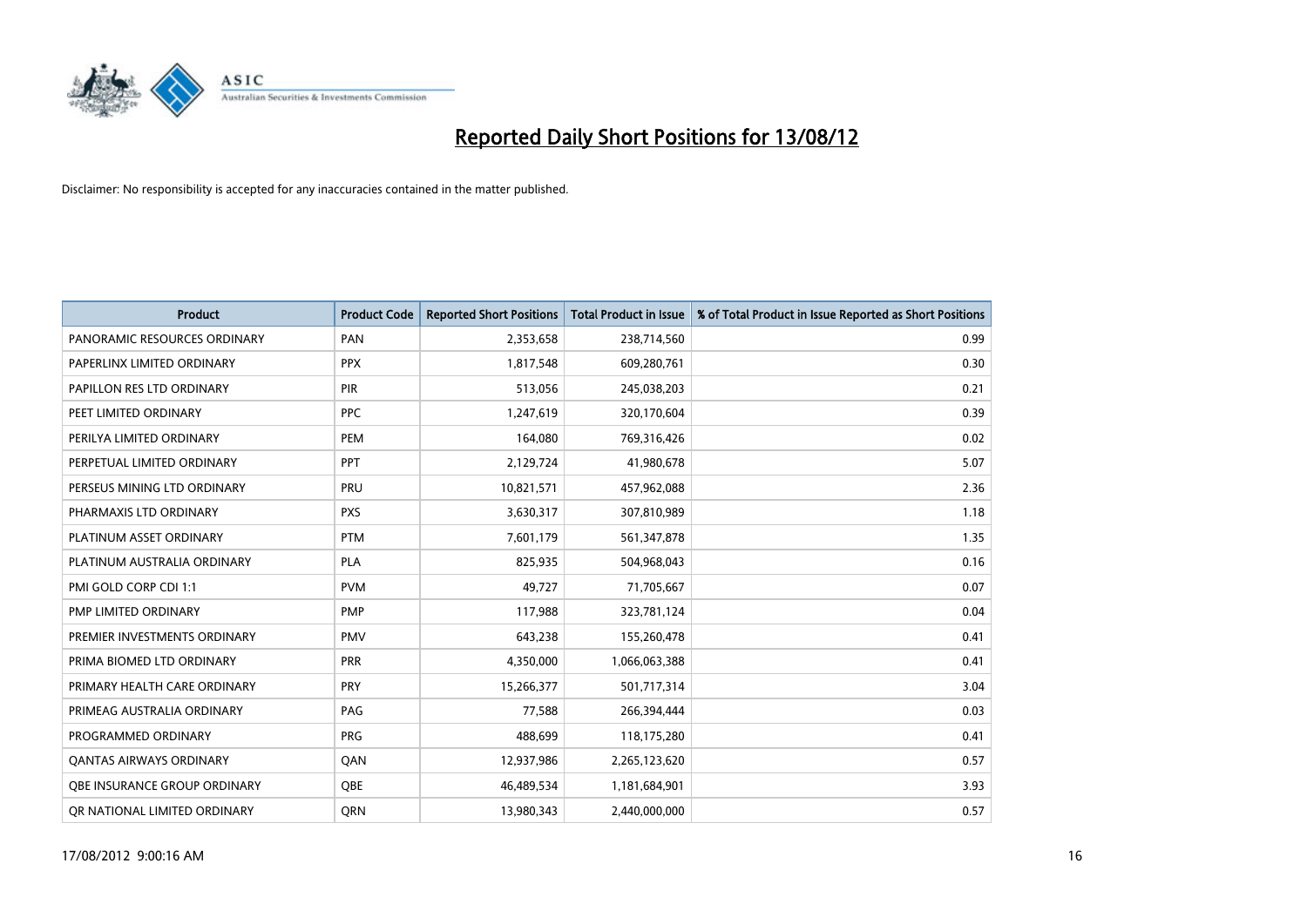

| <b>Product</b>                      | <b>Product Code</b> | <b>Reported Short Positions</b> | <b>Total Product in Issue</b> | % of Total Product in Issue Reported as Short Positions |
|-------------------------------------|---------------------|---------------------------------|-------------------------------|---------------------------------------------------------|
| ORXPHARMA LTD ORDINARY              | <b>ORX</b>          | 185,180                         | 144,577,206                   | 0.13                                                    |
| QUBE LOGISTICS HLDG ORDINARY        | QUB                 | 6,123,430                       | 921,407,185                   | 0.66                                                    |
| RAMELIUS RESOURCES ORDINARY         | <b>RMS</b>          | 1,653,995                       | 336,116,949                   | 0.49                                                    |
| RAMSAY HEALTH CARE ORDINARY         | <b>RHC</b>          | 2,957,025                       | 202,081,252                   | 1.46                                                    |
| <b>RCR TOMLINSON ORDINARY</b>       | <b>RCR</b>          | 21,327                          | 131,444,875                   | 0.02                                                    |
| <b>REA GROUP ORDINARY</b>           | <b>REA</b>          | 268,345                         | 131,714,699                   | 0.20                                                    |
| <b>RECKON LIMITED ORDINARY</b>      | <b>RKN</b>          | 990,682                         | 129,488,015                   | 0.77                                                    |
| <b>RED 5 LIMITED ORDINARY</b>       | <b>RED</b>          | 136,900                         | 135,488,008                   | 0.10                                                    |
| RED EMPEROR RESOURCE ORDINARY       | <b>RMP</b>          | 4,500                           | 266,234,221                   | 0.00                                                    |
| <b>RED FORK ENERGY ORDINARY</b>     | <b>RFE</b>          | 1,589,603                       | 310,324,853                   | 0.51                                                    |
| REGIS RESOURCES ORDINARY            | <b>RRL</b>          | 825,443                         | 453,056,465                   | 0.18                                                    |
| RESMED INC CDI 10:1                 | <b>RMD</b>          | 2,917,967                       | 1,556,242,300                 | 0.19                                                    |
| RESOLUTE MINING ORDINARY            | <b>RSG</b>          | 5,988,599                       | 634,428,623                   | 0.94                                                    |
| <b>RESOURCE GENERATION ORDINARY</b> | <b>RES</b>          | 173                             | 262,895,652                   | 0.00                                                    |
| RETAIL FOOD GROUP ORDINARY          | <b>RFG</b>          | 16,960                          | 108,910,114                   | 0.02                                                    |
| REVERSE CORP LIMITED ORDINARY       | <b>REF</b>          | 100                             | 92,382,175                    | 0.00                                                    |
| REX MINERALS LIMITED ORDINARY       | <b>RXM</b>          | 553,280                         | 188,907,284                   | 0.29                                                    |
| RHG LIMITED ORDINARY                | <b>RHG</b>          | 31,776                          | 308,483,177                   | 0.01                                                    |
| <b>RIALTO ENERGY ORDINARY</b>       | <b>RIA</b>          | 796,226                         | 672,259,992                   | 0.12                                                    |
| <b>RIDLEY CORPORATION ORDINARY</b>  | <b>RIC</b>          | 4.465                           | 307,817,071                   | 0.00                                                    |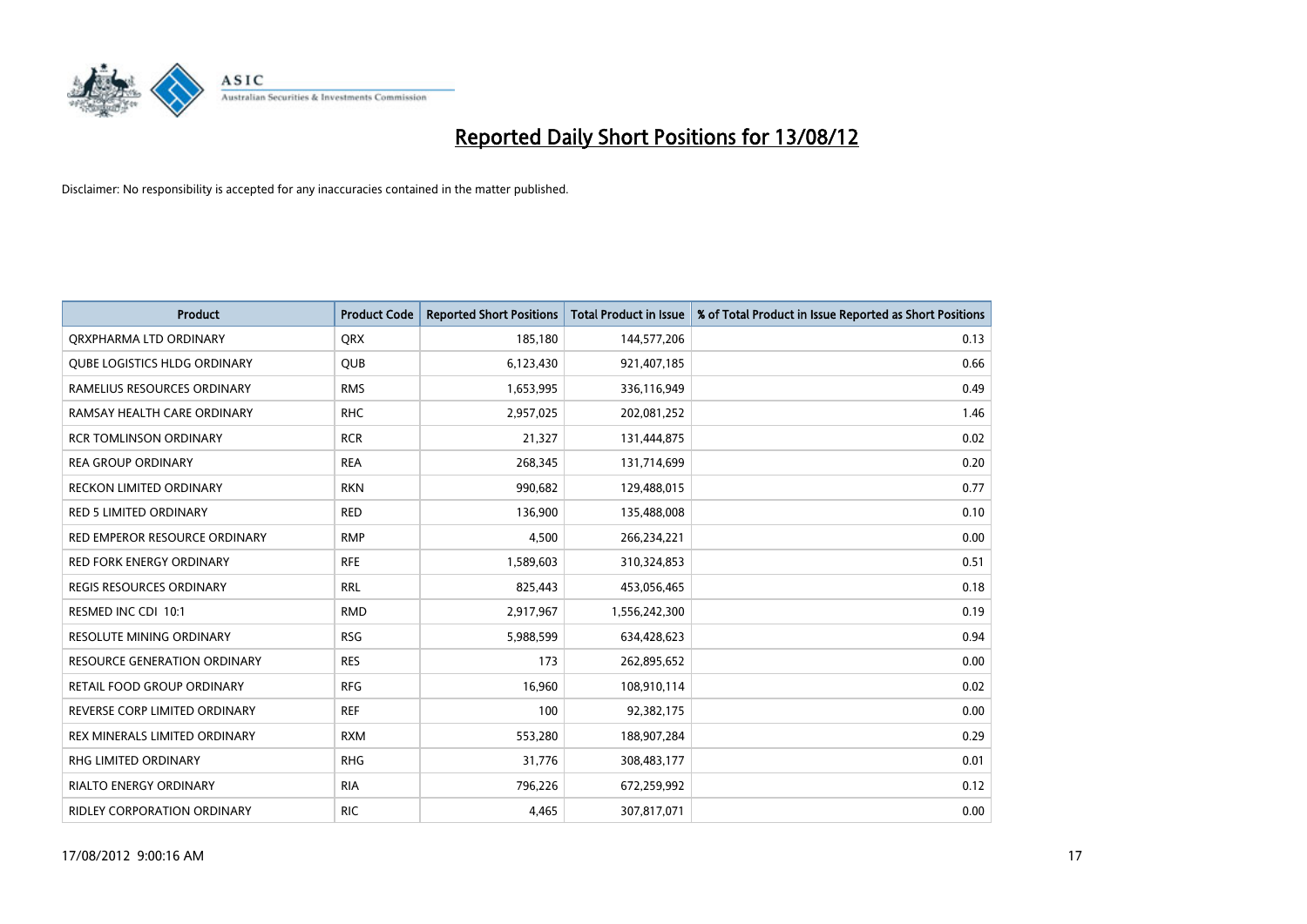

| <b>Product</b>                | <b>Product Code</b> | <b>Reported Short Positions</b> | <b>Total Product in Issue</b> | % of Total Product in Issue Reported as Short Positions |
|-------------------------------|---------------------|---------------------------------|-------------------------------|---------------------------------------------------------|
| RIO TINTO LIMITED ORDINARY    | <b>RIO</b>          | 17,122,666                      | 435,758,720                   | 3.93                                                    |
| ROC OIL COMPANY ORDINARY      | <b>ROC</b>          | 1,493,127                       | 683,235,552                   | 0.22                                                    |
| RURALCO HOLDINGS ORDINARY     | <b>RHL</b>          | 12,000                          | 55,019,284                    | 0.02                                                    |
| SAI GLOBAL LIMITED ORDINARY   | SAI                 | 2,591,389                       | 204,354,836                   | 1.27                                                    |
| SALMAT LIMITED ORDINARY       | <b>SLM</b>          | 3,521,347                       | 159,802,174                   | 2.20                                                    |
| SAMSON OIL & GAS LTD ORDINARY | <b>SSN</b>          | 3,965,813                       | 1,784,437,989                 | 0.22                                                    |
| SANDFIRE RESOURCES ORDINARY   | <b>SFR</b>          | 4,351,616                       | 151,557,635                   | 2.87                                                    |
| <b>SANTOS LTD ORDINARY</b>    | <b>STO</b>          | 6,393,426                       | 952,990,890                   | 0.67                                                    |
| SARACEN MINERAL ORDINARY      | <b>SAR</b>          | 1,540,405                       | 594,815,640                   | 0.26                                                    |
| SEDGMAN LIMITED ORDINARY      | <b>SDM</b>          | 3,023                           | 214,292,930                   | 0.00                                                    |
| SEEK LIMITED ORDINARY         | <b>SEK</b>          | 12,306,050                      | 337,101,307                   | 3.65                                                    |
| SENEX ENERGY LIMITED ORDINARY | <b>SXY</b>          | 4,433,485                       | 1,138,734,837                 | 0.39                                                    |
| SERVCORP LIMITED ORDINARY     | SRV                 | 210                             | 98,440,807                    | 0.00                                                    |
| SERVICE STREAM ORDINARY       | <b>SSM</b>          | 400                             | 283,418,867                   | 0.00                                                    |
| SEVEN GROUP HOLDINGS ORDINARY | <b>SVW</b>          | 1,324,905                       | 307,410,281                   | 0.43                                                    |
| SEVEN WEST MEDIA LTD ORDINARY | <b>SWM</b>          | 30,504,013                      | 862,057,513                   | 3.54                                                    |
| SIGMA PHARMACEUTICAL ORDINARY | <b>SIP</b>          | 5,306,541                       | 1,186,303,520                 | 0.45                                                    |
| SILEX SYSTEMS ORDINARY        | <b>SLX</b>          | 668,702                         | 170,143,997                   | 0.39                                                    |
| SILVER LAKE RESOURCE ORDINARY | <b>SLR</b>          | 5,824,008                       | 225,493,476                   | 2.58                                                    |
| SIMS METAL MGMT LTD ORDINARY  | SGM                 | 9,508,773                       | 204,830,045                   | 4.64                                                    |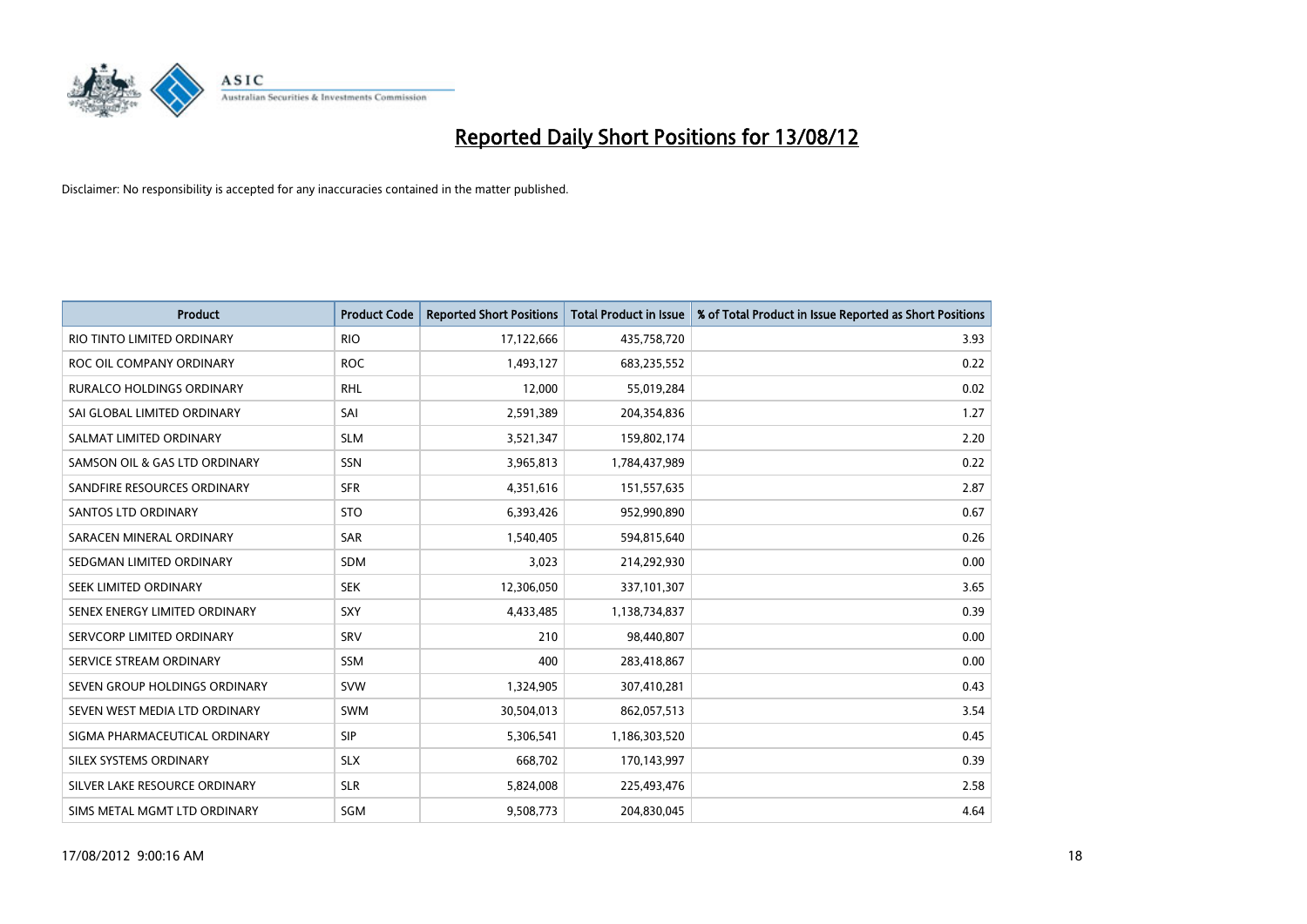

| <b>Product</b>                           | <b>Product Code</b> | <b>Reported Short Positions</b> | <b>Total Product in Issue</b> | % of Total Product in Issue Reported as Short Positions |
|------------------------------------------|---------------------|---------------------------------|-------------------------------|---------------------------------------------------------|
| SINGAPORE TELECOMM. CHESS DEPOSITARY INT | SGT                 | 10,397,895                      | 154,444,714                   | 6.73                                                    |
| SIRTEX MEDICAL ORDINARY                  | <b>SRX</b>          | 43,406                          | 55,768,136                    | 0.08                                                    |
| SKILLED GROUP LTD ORDINARY               | <b>SKE</b>          | 24,230                          | 233,487,276                   | 0.01                                                    |
| SKY NETWORK ORDINARY                     | <b>SKT</b>          | 22,007                          | 389,139,785                   | 0.01                                                    |
| <b>SLATER &amp; GORDON ORDINARY</b>      | SGH                 | 16,535                          | 168,600,731                   | 0.01                                                    |
| SMS MANAGEMENT, ORDINARY                 | <b>SMX</b>          | 869,892                         | 68,415,913                    | 1.27                                                    |
| SONIC HEALTHCARE ORDINARY                | <b>SHL</b>          | 6,246,756                       | 390,969,875                   | 1.60                                                    |
| SOUL PATTINSON (W.H) ORDINARY            | SOL                 | 3,868                           | 239,395,320                   | 0.00                                                    |
| SOUTH BOULDER MINES ORDINARY             | <b>STB</b>          | 131,843                         | 126,732,826                   | 0.10                                                    |
| SP AUSNET STAPLED SECURITIES             | <b>SPN</b>          | 6,048,946                       | 3,339,620,165                 | 0.18                                                    |
| SPARK INFRASTRUCTURE STAPLED NOTE & UNIT | SKI                 | 37,170,901                      | 1,326,734,264                 | 2.80                                                    |
| SPDR 200 FUND ETF UNITS                  | <b>STW</b>          | 11,673                          | 52,059,567                    | 0.02                                                    |
| SPECIALTY FASHION ORDINARY               | <b>SFH</b>          | 1,420,330                       | 192,236,121                   | 0.74                                                    |
| SPOTLESS GROUP LTD ORDINARY              | <b>SPT</b>          | 1,747,252                       | 266,712,743                   | 0.66                                                    |
| ST BARBARA LIMITED ORDINARY              | <b>SBM</b>          | 5,637,598                       | 325,615,389                   | 1.73                                                    |
| STANMORE COAL LTD ORDINARY               | <b>SMR</b>          | 32,870                          | 179,409,108                   | 0.02                                                    |
| STARPHARMA HOLDINGS ORDINARY             | SPL                 | 2,253,670                       | 281,690,401                   | 0.80                                                    |
| STHN CROSS MEDIA ORDINARY                | <b>SXL</b>          | 12,647,716                      | 704,594,449                   | 1.80                                                    |
| STOCKLAND UNITS/ORD STAPLED              | SGP                 | 11,826,342                      | 2,203,547,228                 | 0.54                                                    |
| STRAITS RES LTD. ORDINARY                | SRO                 | 8,458                           | 456,529,474                   | 0.00                                                    |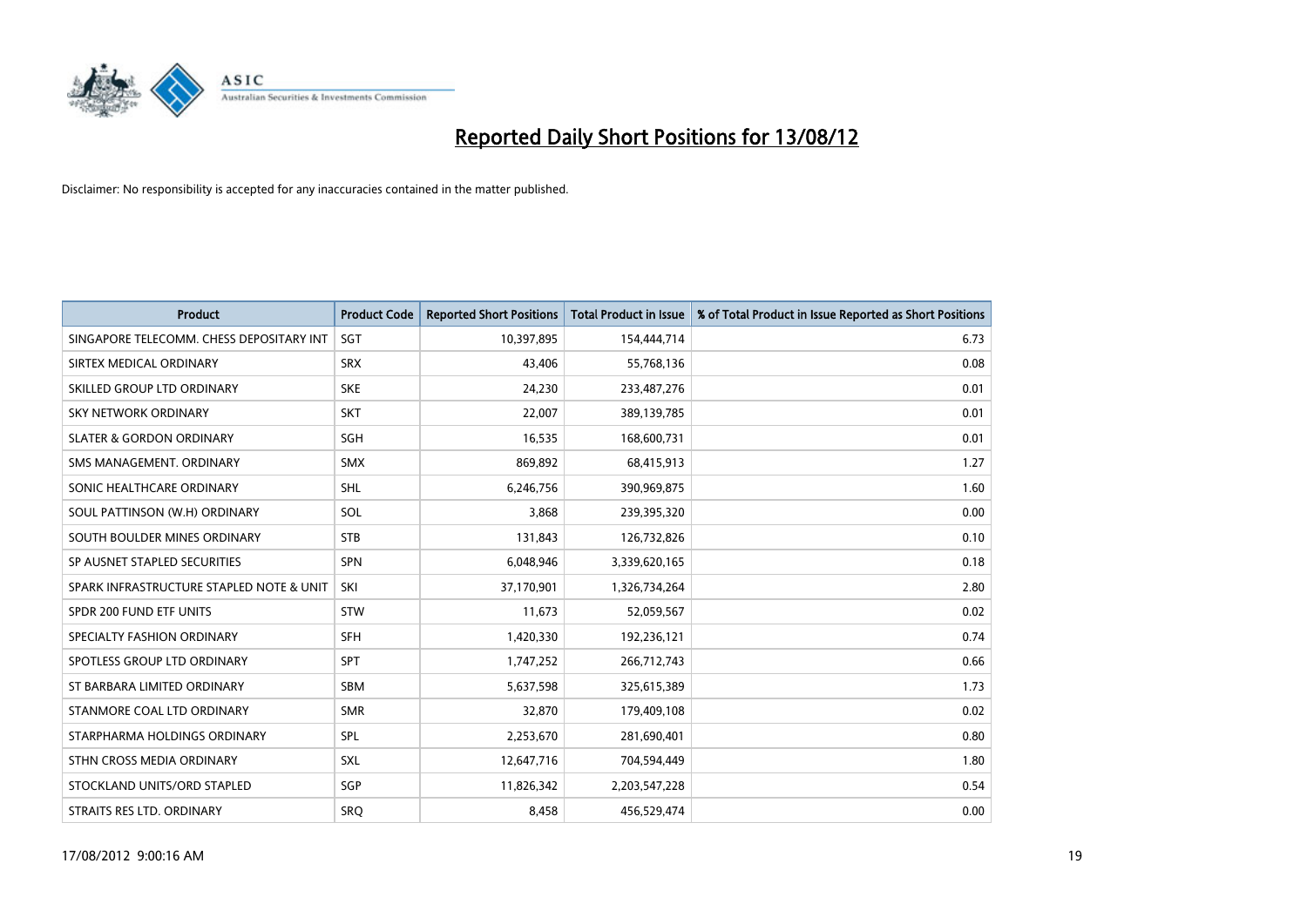

| <b>Product</b>                       | <b>Product Code</b> | <b>Reported Short Positions</b> | <b>Total Product in Issue</b> | % of Total Product in Issue Reported as Short Positions |
|--------------------------------------|---------------------|---------------------------------|-------------------------------|---------------------------------------------------------|
| <b>STW COMMUNICATIONS ORDINARY</b>   | SGN                 | 156,481                         | 362,798,351                   | 0.04                                                    |
| SUNCORP GROUP LTD ORDINARY           | <b>SUN</b>          | 11,230,380                      | 1,286,600,980                 | 0.87                                                    |
| SUNDANCE RESOURCES ORDINARY          | <b>SDL</b>          | 13,354,045                      | 3,049,577,034                 | 0.44                                                    |
| SUPER RET REP LTD ORDINARY           | <b>SUL</b>          | 1,223,751                       | 196,172,971                   | 0.62                                                    |
| SYD AIRPORT STAPLED US PROHIBIT.     | <b>SYD</b>          | 16,034,171                      | 1,861,210,782                 | 0.86                                                    |
| SYRAH RESOURCES ORDINARY             | <b>SYR</b>          | 38,151                          | 126,723,021                   | 0.03                                                    |
| <b>TABCORP HOLDINGS LTD ORDINARY</b> | <b>TAH</b>          | 6,199,863                       | 730,113,969                   | 0.85                                                    |
| TANAMI GOLD NL ORDINARY              | <b>TAM</b>          | 295,303                         | 261,132,677                   | 0.11                                                    |
| TAP OIL LIMITED ORDINARY             | <b>TAP</b>          | 545,380                         | 241,295,311                   | 0.23                                                    |
| TASSAL GROUP LIMITED ORDINARY        | <b>TGR</b>          | 16,845                          | 146,304,404                   | 0.01                                                    |
| TATTS GROUP LTD ORDINARY             | <b>TTS</b>          | 7,541,990                       | 1,362,919,733                 | 0.55                                                    |
| <b>TECHNOLOGY ONE ORDINARY</b>       | <b>TNE</b>          | 635                             | 304,980,455                   | 0.00                                                    |
| <b>TELECOM CORPORATION ORDINARY</b>  | <b>TEL</b>          | 17,539,795                      | 1,856,780,364                 | 0.94                                                    |
| <b>TELSTRA CORPORATION, ORDINARY</b> | <b>TLS</b>          | 18,495,159                      | 12,443,074,357                | 0.15                                                    |
| TEN NETWORK HOLDINGS ORDINARY        | <b>TEN</b>          | 84,517,253                      | 1,437,204,873                 | 5.88                                                    |
| TERANGA GOLD CORP CDI 1:1            | <b>TGZ</b>          | 239,290                         | 162,197,999                   | 0.15                                                    |
| TEXON PETROLEUM LTD ORDINARY         | <b>TXN</b>          | 131,576                         | 245,039,848                   | 0.05                                                    |
| THAKRAL HOLDINGS GRP ORDINARY/UNIT   | <b>THG</b>          | 100                             | 585,365,014                   | 0.00                                                    |
| THE REJECT SHOP ORDINARY             | <b>TRS</b>          | 1,927,756                       | 26,092,220                    | 7.39                                                    |
| THORN GROUP LIMITED ORDINARY         | <b>TGA</b>          | 187,288                         | 146,374,703                   | 0.13                                                    |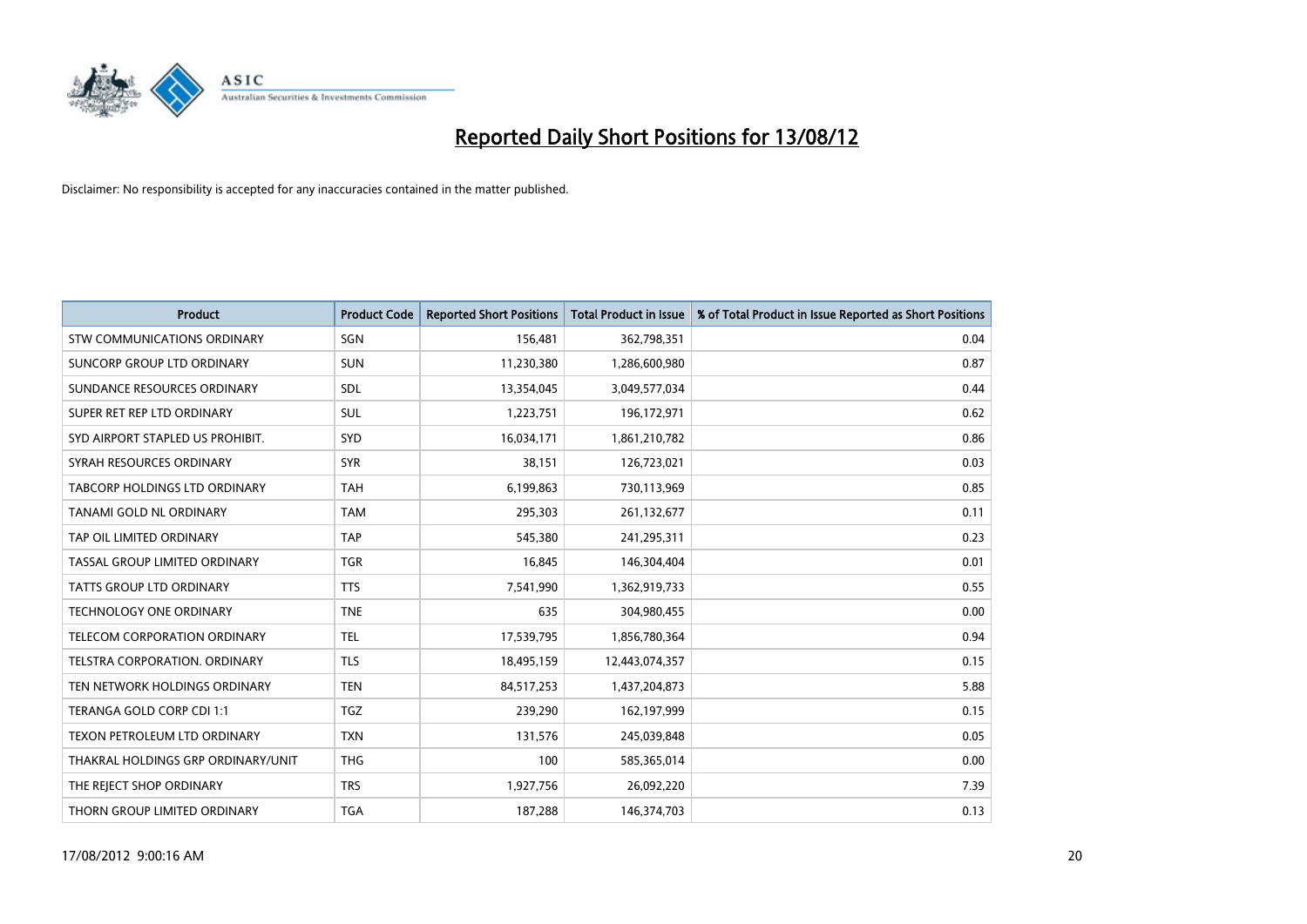

| <b>Product</b>                       | <b>Product Code</b> | <b>Reported Short Positions</b> | <b>Total Product in Issue</b> | % of Total Product in Issue Reported as Short Positions |
|--------------------------------------|---------------------|---------------------------------|-------------------------------|---------------------------------------------------------|
| <b>TIGER RESOURCES ORDINARY</b>      | <b>TGS</b>          | 1,331,525                       | 673,470,269                   | 0.20                                                    |
| TOLL HOLDINGS LTD ORDINARY           | <b>TOL</b>          | 17,073,872                      | 717,133,875                   | 2.38                                                    |
| TOX FREE SOLUTIONS ORDINARY          | <b>TOX</b>          | 19,247                          | 115,311,608                   | 0.02                                                    |
| TPG TELECOM LIMITED ORDINARY         | <b>TPM</b>          | 2,192,432                       | 793,808,141                   | 0.28                                                    |
| <b>TRADE ME GROUP ORDINARY</b>       | <b>TME</b>          | 57,556                          | 395,745,510                   | 0.01                                                    |
| <b>TRANSFIELD SERVICES ORDINARY</b>  | <b>TSE</b>          | 4,273,106                       | 520,790,618                   | 0.82                                                    |
| TRANSPACIFIC INDUST, ORDINARY        | <b>TPI</b>          | 6,083,380                       | 1,578,479,491                 | 0.39                                                    |
| TRANSURBAN GROUP TRIPLE STAPLED SEC. | <b>TCL</b>          | 5,638,759                       | 1,458,321,112                 | 0.39                                                    |
| TREASURY WINE ESTATE ORDINARY        | <b>TWE</b>          | 14,999,748                      | 647,227,144                   | 2.32                                                    |
| TROY RESOURCES LTD ORDINARY          | <b>TRY</b>          | 191,004                         | 89,462,649                    | 0.21                                                    |
| UGL LIMITED ORDINARY                 | UGL                 | 8,450,997                       | 166,315,038                   | 5.08                                                    |
| <b>UNILIFE CORPORATION CDI 6:1</b>   | <b>UNS</b>          | 186,653                         | 254,211,852                   | 0.07                                                    |
| UXC LIMITED ORDINARY                 | <b>UXC</b>          | 3,538                           | 305,585,913                   | 0.00                                                    |
| <b>VENTURE MINERALS ORDINARY</b>     | <b>VMS</b>          | 350,674                         | 232,468,592                   | 0.15                                                    |
| <b>VIRGIN AUS HLDG LTD ORDINARY</b>  | <b>VAH</b>          | 20,210,608                      | 2,210,197,600                 | 0.91                                                    |
| VITERRA INC CDI 1:1                  | <b>VTA</b>          | 10                              | 68,629,939                    | 0.00                                                    |
| <b>VOCUS COMMS LTD ORDINARY</b>      | <b>VOC</b>          | 66,440                          | 74,359,392                    | 0.09                                                    |
| WAH NAM INT HLDG LTD ORDINARY        | <b>WNI</b>          | 91,872                          | 7,175,501,581                 | 0.00                                                    |
| <b>WATPAC LIMITED ORDINARY</b>       | <b>WTP</b>          | 223,868                         | 184,332,526                   | 0.12                                                    |
| <b>WDS LIMITED ORDINARY</b>          | <b>WDS</b>          | $\overline{7}$                  | 144,740,614                   | 0.00                                                    |